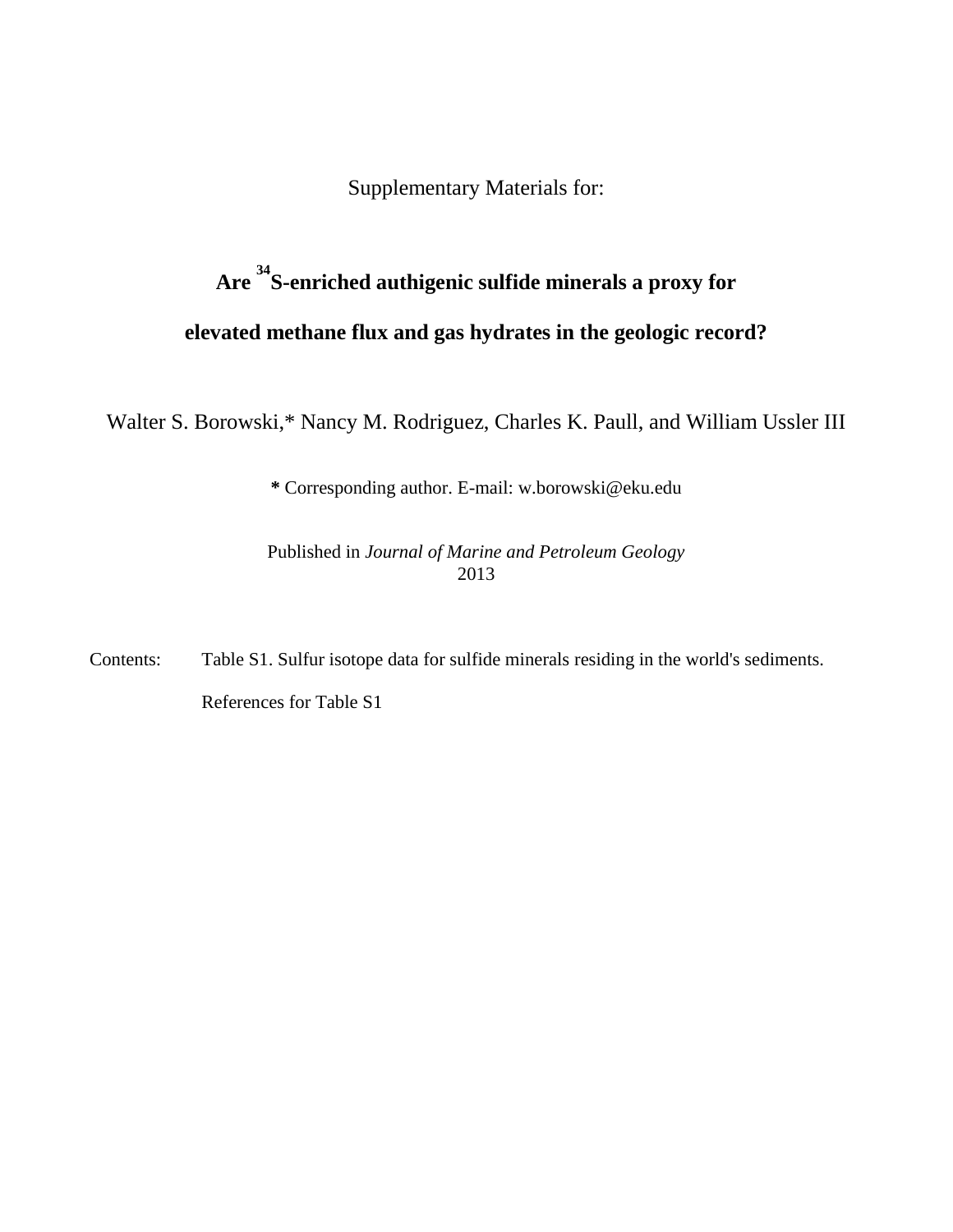|                 |                        |                               |                                       | $\delta^{34}S^a$                          | <b>Number</b>  |          |         |          | <b>Standard</b> |          |                                        |
|-----------------|------------------------|-------------------------------|---------------------------------------|-------------------------------------------|----------------|----------|---------|----------|-----------------|----------|----------------------------------------|
| Setting         | Location               | Environment                   | Sediment                              | $(^{\circ}/_{\circ\circ}$ CDT) $^{\rm b}$ | samples        | Low      | High    | Mean     | deviation       | Median   | Reference                              |
| Freshwater      | Connecticut            | Ponds                         | Sediment - ponds - AVS                |                                           | 4              | $-3.5$   | 4.6     | 1.6      | 3.9             | 1.6      | Nakai & Jensen (1964)                  |
| Freshwater      | North America          | Lake <sup>c</sup>             | Sediment - Kelly Lake - TS            |                                           | 12             | $-30.2$  | $-14.8$ | $-30.2$  | 4.4             | $-30.2$  | Nriagu & Coker (1983) <sup>c</sup>     |
|                 |                        |                               | Sediment - Lohi Lake - TS             | $\sim$                                    | 18             | $-5.5$   | 5.5     | $-4.5$   | 4.1             | $-4.5$   |                                        |
|                 |                        |                               | Sediment - McFarlane Lake -TS         | $\sim$                                    | 16             | $-8.5$   | 6.8     | $-8.5$   | 3.9             | $-8.5$   |                                        |
|                 |                        |                               | Sediment - Ramsey Lake - TS           | $\sim$                                    | 13             | $-8.5$   | 9.4     | $-8.5$   | 5.3             | $-8.5$   |                                        |
|                 |                        |                               | Sediment - Opeongo Lake - TS          | $\blacksquare$                            | 17             | 2.3      | 8.8     | 2.3      | 1.9             | 2.3      |                                        |
| Freshwater      | Southwest Germany      | Lake <sup>c</sup>             | Lake Steisslingen - Sediment & pyrite | $\overline{\phantom{a}}$                  | 29             | $-24$    | -6      | $-16$    | 5               | $-16$    | Mayer & Schwark (1999) <sup>c</sup>    |
| Saline lake     | West Siberia           | Bolson                        | Chany - Evaporitic sediments - TRIS   | $\sim$                                    | 4              | 6.0      | 21.0    | 12.2     | 6.3             | 12.2     | Doi et al. (2004)                      |
| Saline lake     | Owens Lake, California | Bolson <sup>c</sup>           | Core 1 - mud - pyrite                 | $\sim$                                    | 3              | $-35.0$  | $-33.0$ | $-33.0$  | 1.0             | $-33.0$  | Ryu et al. (2006) <sup>c</sup>         |
|                 |                        |                               | Core 1 - mud - AVS                    | $\sim$                                    | 3              | $-34.0$  | $-24.0$ | $-24.0$  | 5.3             | $-24.0$  |                                        |
|                 |                        |                               | Core 2 - mud - pyrite                 | $\sim$                                    | 3              | $-35.0$  | $-31.5$ | $-32.0$  | 1.9             | $-32.0$  |                                        |
|                 |                        |                               | Core 2 - mud - AVS                    | $\sim$                                    | $\overline{2}$ | $-33.0$  | $-27.0$ | $-27.0$  | 4.2             | $-27.0$  |                                        |
|                 |                        |                               | Core 3 - mud - pyrite                 |                                           | 3              | $-31.0$  | $-33.0$ | $-33.0$  | 1.0             | $-33.0$  |                                        |
|                 |                        |                               | Core 3 - mud - AVS                    | $\sim$                                    | 3              | $-32.0$  | $-31.0$ | $-31.0$  | 0.6             | $-31.0$  |                                        |
|                 |                        |                               | Core 4 - mud - pyrite                 |                                           | 3              | $-34.5$  | $-27.0$ | $-34.5$  | 3.8             | $-34.5$  |                                        |
|                 |                        |                               | Core 4 - mud - AVS                    | $\sim$                                    | 3              | $-29.5$  | $-27.0$ | $-27.0$  | 1.4             | $-27.0$  |                                        |
|                 |                        |                               | Core 5 - mud - pyrite                 |                                           | 3              | $-41.0$  | $-39.0$ | $-41.0$  | 1.2             | $-41.0$  |                                        |
|                 |                        |                               | Core 5 - mud - AVS                    | $\sim$                                    | 3              | $-41.0$  | $-32.0$ | $-41.0$  | 4.7             | $-41.0$  |                                        |
|                 |                        |                               | Cores 11-20 - mud - pyrite            | $\sim$                                    | 10             | $-31.6$  | $-15.1$ | $-18.5$  | 6.3             | $-18.5$  |                                        |
| Coastal         | Solar Lake, Egypt      | Hypersaline lake <sup>c</sup> | Microbial mat - AVS                   | ÷.                                        | 9              | $-23.0$  | $-16.0$ | $-17.0$  | 2.1             | $-17.0$  | Habicht & Canfield (1997) <sup>c</sup> |
|                 |                        |                               | Microbial mat - S <sup>o</sup>        |                                           | 3              | $-18.0$  | $-15.0$ | $-16.0$  | 1.5             | $-16.0$  |                                        |
|                 |                        |                               | Microbial mat - pyrite                | $\sim$                                    | $\overline{7}$ | $-21.0$  | $-14.0$ | $-14.0$  | 2.3             | $-14.0$  |                                        |
| <b>Brackish</b> | Kuban, Dnester, Danube | Riverine estuary              | Sediment - pyrite                     | $\sim$                                    | 9              | $-27.0$  | $-1.5$  | $-27.0$  | 8.3             | $-27.0$  | Lei et al. (1996)                      |
| Coastal         | southern California    | Saltwater marsh               | Newport Marsh - AVS                   | $\sim$                                    | 3              | $-19.9$  | $-15.0$ | $-15.0$  | 2.6             | $-15.0$  | Kaplan et al. (1963)                   |
|                 |                        |                               | Newport Marsh - pyrite                |                                           | 3              | $-27.7$  | $-27.1$ | $-20.0$  | 4.3             | $-20.0$  |                                        |
| Coastal         | North Sea              | Saltwater marsh <sup>c</sup>  | Peat, sand, and mud - pyrite          | $\overline{\phantom{a}}$                  | 33             | $-26$    | $-1$    | $-1$     | $\overline{7}$  | $-1$     | Dellwig et al. (2002) <sup>c</sup>     |
| Coastal         | Cape Lookout Bight, NC | Estuary                       | Mud - core 27 - AVS                   | $\sim$                                    | 11             | $-8.1$   | 0.8     | $-3.7$   | 3.3             | $-23.9$  | Chanton (1985)                         |
|                 |                        |                               | Mud - core 27 - pyrite                |                                           | 6              | $-15.9$  | $-4.6$  | $-15.9$  | 4.1             | $-15.9$  |                                        |
|                 |                        |                               | Mud - cores A & B - AVS               | $\sim$                                    | 10             | $-3.1$   | 4.9     | $-0.2$   | 2.7             | $-0.2$   |                                        |
|                 |                        |                               | Mud - cores A & B - pyrite            |                                           | 9              | $-16.5$  | $-5.8$  | $-15.5$  | 4.2             | $-15.5$  |                                        |
|                 |                        |                               | Mud - core 9 - AVS                    | $\sim$                                    | 8              | $-9.22$  | $-0.07$ | $-9.22$  | 2.87            | $-9.22$  |                                        |
|                 |                        |                               | Mud - core 9 - pyrite                 |                                           | 10             | $-19.84$ | $-7.27$ | $-18.60$ | 4.91            | $-18.60$ |                                        |
|                 |                        |                               | Mud - cores A & B - AVS               | $\sim$                                    | $\overline{7}$ | $-9.4$   | $-1.5$  | $-9.4$   | 3.5             | $-9.4$   |                                        |
|                 |                        |                               | Mud - cores A & B - pyrite            | $\sim$                                    | 10             | $-20.1$  | $-10.0$ | $-20.0$  | 3.7             | $-20.0$  |                                        |
| Coastal         | Cape Lookout Bight, NC | Estuary                       | Muds - pyrite                         | $\sim$                                    | $\overline{2}$ | $-5.8$   | $-4.6$  | $-4.6$   | 0.8             | $-4.6$   | Chanton et al. (1987)                  |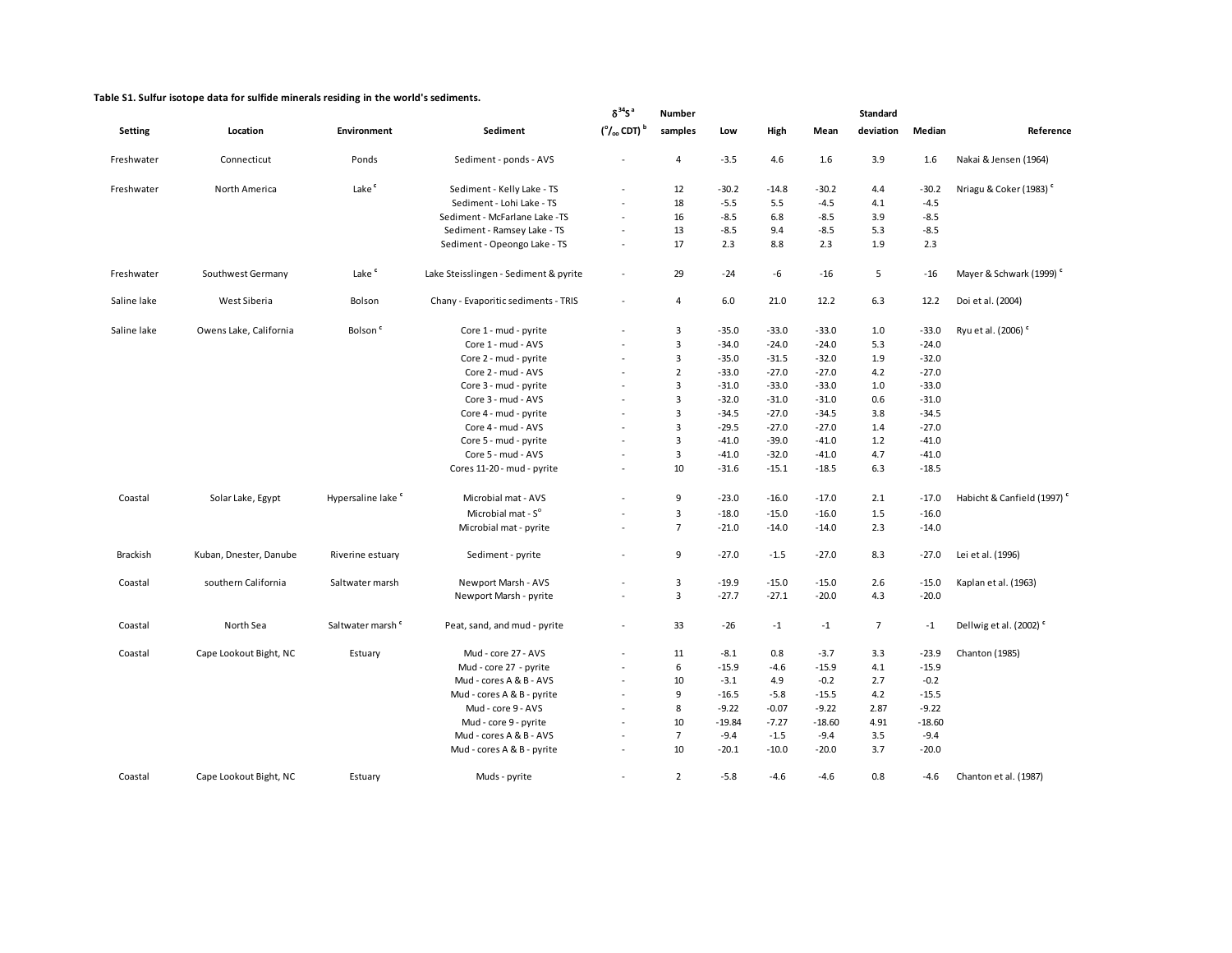|         |                         |                              |                                       | $\delta^{34}S^a$                          | Number         |          |          |          | <b>Standard</b> |          |                                        |
|---------|-------------------------|------------------------------|---------------------------------------|-------------------------------------------|----------------|----------|----------|----------|-----------------|----------|----------------------------------------|
| Setting | Location                | Environment                  | Sediment                              | $(^{\circ}/_{\circ\circ}$ CDT) $^{\rm b}$ | samples        | Low      | High     | Mean     | deviation       | Median   | Reference                              |
| Coastal | North/Baltic Sea        | Estuary <sup>c</sup>         | Sand, silt, organics - AVS            |                                           | 8              | $-10.0$  | $-12.5$  | $-12.5$  | 1.0             | $-12.5$  | Habicht & Canfield (1997) <sup>c</sup> |
|         |                         |                              | Sand, silt, organics - pyrite         | $\sim$                                    | 8              | $-23.0$  | $-7.0$   | $-7.0$   | 4.6             | $-7.0$   |                                        |
| Coastal | North Sea               | Estuary <sup>c</sup>         | Very fine sand - Reference area - TRS | $\ddot{\phantom{1}}$                      | 9              | $-21$    | $-13$    | $-18$    | $\overline{3}$  | $-18$    | Bottcher et al. (1998) <sup>c</sup>    |
|         |                         |                              | Very fine sand - Core 1-TRS           | L,                                        | 16             | $-20$    | $-10$    | $-10$    | $\overline{3}$  | $-10$    |                                        |
|         |                         |                              | Very fine sand - Core 2 -TRS          | $\sim$                                    | 13             | $-23$    | $-11$    | $-11$    | $\overline{4}$  | $-11$    |                                        |
| Coastal | St. Andrew Bay, FL      | Estuary <sup>c</sup>         | Mud - Calloway Bayou - AVS            | $\overline{a}$                            | 16             | $-26.7$  | $-17.7$  | $-27.2$  | 2.4             | $-27.2$  | Bruchert (1998) <sup>c</sup>           |
|         |                         |                              | Mud - Calloway Bayou - pyrite         |                                           | 16             | $-27.8$  | $-23.9$  | $-23.9$  | 1.2             | $-23.9$  |                                        |
|         |                         |                              | Mud - Watson Bayou - AVS              |                                           | 15             | $-22.10$ | $-9.14$  | $-9.91$  | 3.53            | $-9.91$  |                                        |
|         |                         |                              | Mud - Watson Bayou - pyrite           |                                           | 16             | $-26.02$ | $-14.18$ | $-14.18$ | 3.01            | $-14.18$ |                                        |
| Coastal | St. Andrew Bay, FL      | Estuary <sup>c</sup>         | Watson Bayou mud - TRIS               | $\tilde{\phantom{a}}$                     | 16             | $-28.8$  | $-23.7$  | $-28.8$  | 1.4             | $-28.8$  | Bruchert and Pratt (1999) <sup>c</sup> |
|         |                         |                              | Callaway Bayou mud - TRIS             | ÷,                                        | 13             | $-26.0$  | $-18.6$  | $-26.0$  | 2.7             | $-26.0$  |                                        |
| Coastal | North Sea               | Estuary                      | Mud - Jade Bay, Dangast, NE -TRS      | $\sim$                                    | 13             | $-18.2$  | $-14.6$  | $-15.2$  | 1.7             | $-15.2$  | Bottcher et al. (2000a)                |
|         |                         |                              | Mud - Jade Bay- pyrite + AVS          |                                           | 5              | $-16.7$  | $-15.4$  | $-15.4$  | 0.6             | $-15.4$  |                                        |
| Coastal | North/Baltic Sea        | Estuary <sup>c</sup>         | Mud - Aarhus Bay, DK - pyrite         | $\sim$                                    | 3              | $-35.0$  | $-29.0$  | $-29.0$  | 3.0             | $-29.0$  | Habicht & Canfield (2001) <sup>c</sup> |
|         |                         |                              | Mud - Kattegat 3 - pyrite             | $\sim$                                    | $\overline{4}$ | $-25.5$  | $-24.0$  | $-24.0$  | 0.7             | $-24.0$  |                                        |
|         |                         |                              | Mud - Kattegat 6 - pyrite             | $\sim$                                    | $\overline{2}$ | $-24.5$  | $-24.0$  | $-18.3$  | 7.1             | $-18.3$  |                                        |
|         |                         |                              | Mud - Waddewarden - pyrite            | $-12.0$                                   | $\mathbf{1}$   | $\omega$ | $\sim$   | $\sim$   | $\sim$          | $\sim$   |                                        |
| Coastal | North Sea               | Estuary <sup>c</sup>         | Mud - 29 April 1998 - TRIS            |                                           | 34             | $-25.5$  | $-12.5$  | $-16.5$  | 2.9             | $-17.7$  | Bottcher et al. (2004a) <sup>c</sup>   |
|         |                         |                              | Mud - 4 June 1998 - TRIS              | L,                                        |                |          |          |          |                 |          |                                        |
|         |                         |                              | Mud - 29 June 1998 - TRIS             | L.                                        |                |          |          |          |                 |          |                                        |
|         |                         |                              | Mud - 10 Aug 1998 - TRIS              |                                           |                |          |          |          |                 |          |                                        |
|         |                         |                              | Mud - 9 Sept 1998 - TRIS              | $\ddot{\phantom{1}}$                      |                |          |          |          |                 |          |                                        |
| Coastal | Shark Bay, Australia    | Intertidal                   | Mud - AVS                             | $\centering \label{eq:reduced}$           | $\overline{a}$ | $-23.2$  | $-11.2$  | $-14.5$  | 5.6             | $-14.5$  | Bauld et al. (1979)                    |
| Coastal | Spencer Gulf, Australia | High intertidal <sup>c</sup> | Algal mat mud- Station 4 - TRIS?      | $-17$                                     | 18             | -24      | $-14$    | $-17$    | 3               | $-17$    | Chambers (1982) <sup>c</sup>           |
|         |                         |                              | Algal mat mud - Station 8 - TRIS?     | $\sim$                                    | 33             | $-24$    | $-12$    | $-15$    | 3               | $-15$    |                                        |
|         |                         |                              | Algal mat mud - Station 10 - TRIS?    | $\sim$                                    | 27             | $-27$    | -9       | $-16$    | $\overline{3}$  | $-16$    |                                        |
| Coastal | Spencer Gulf, Australia | c                            | Shallow subtidal muds - TRIS?         | $\tilde{\phantom{a}}$                     | 6              | $-38$    | $-22$    | $-38$    | 6               | $-38$    | Chambers (1982) <sup>c</sup>           |
| Coastal | Spain                   | $\mathbf c$                  | Carbonate mud - AVS                   | -6                                        | $\overline{2}$ | $-11$    | -6       | -6       | $\overline{4}$  | -6       | Frederiksen et al. (2007) <sup>c</sup> |
|         | Italy                   |                              | Carbonate mud - AVS                   | $\overline{a}$                            | $\overline{2}$ | $-19$    | $-18$    | $-18$    | $1\,$           | $-18$    |                                        |
|         | Greece                  |                              | Carbonate mud - AVS                   | $\sim$                                    | $\overline{2}$ | $-19$    | $-19$    | $-19$    | $\mathbf 0$     | $-19$    |                                        |
|         |                         |                              | Carbonate mud - pyrite                | $\tilde{\phantom{a}}$                     | $\overline{3}$ | $-31$    | $-23$    | $-23$    | $\overline{4}$  | $-23$    |                                        |
| Coastal | Vancouver Island        | Euxinic                      | Mud - AVS                             |                                           | 6              | $-23.4$  | $-13.8$  | $-22.6$  | 3.9             | $-22.6$  | Hurtgen et al. (1999)                  |
|         |                         |                              | Mud - prite                           |                                           | 6              | $-24.9$  | $-20.7$  | $-22.3$  | 1.6             | $-22.3$  |                                        |
| Coastal | Framvaren fjord, Norway | Euxinic                      | Black mud - total reduced sulfide     |                                           | 16             | $-33.6$  | $-11.6$  | $-33.6$  | 8.9             | $-33.6$  | Saelen et al. (1993)                   |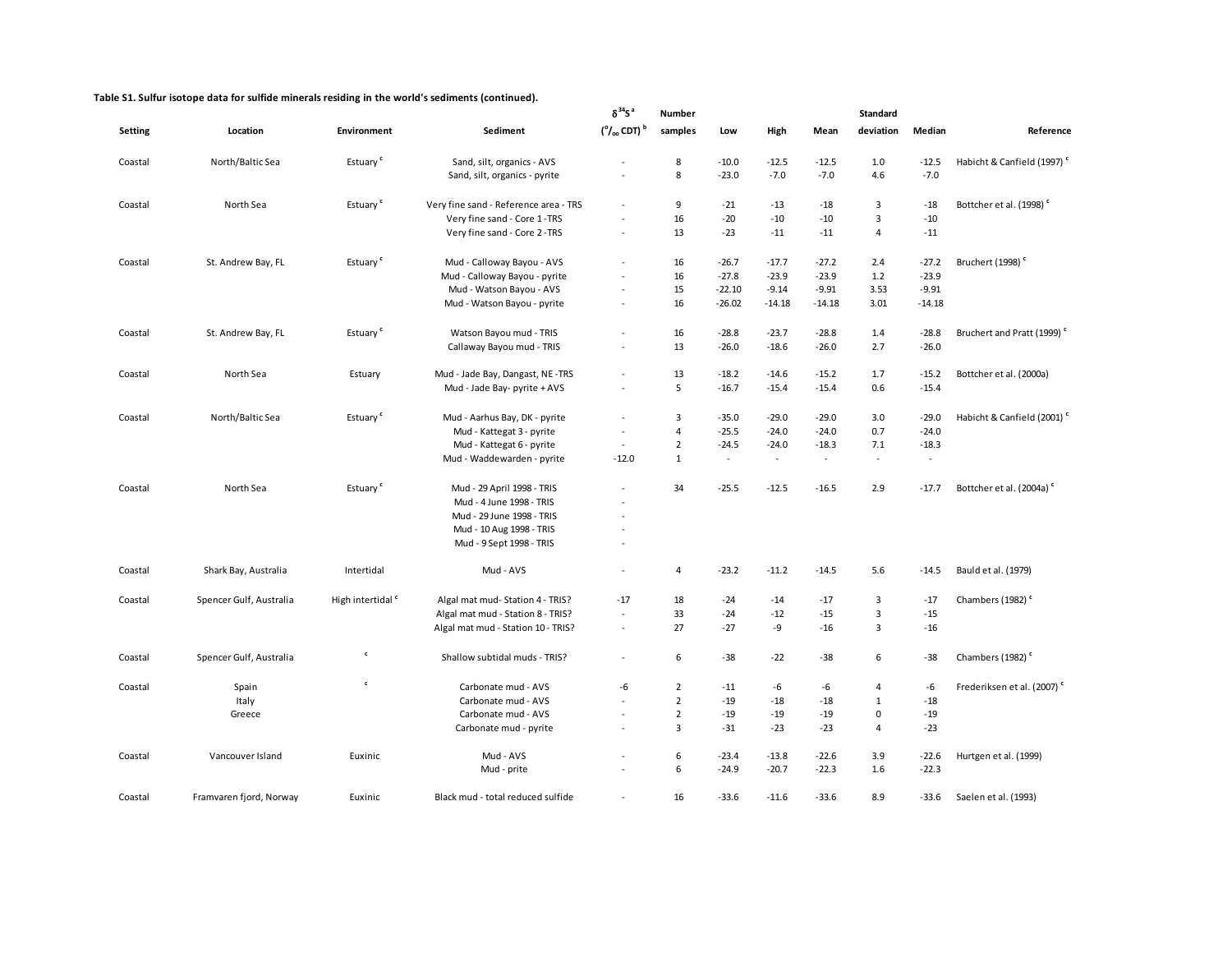|         |                                         |                         |                                                                        | $\delta^{34}$ S <sup>a</sup>          | <b>Number</b>  |          |          |                          | <b>Standard</b> |                |                                         |
|---------|-----------------------------------------|-------------------------|------------------------------------------------------------------------|---------------------------------------|----------------|----------|----------|--------------------------|-----------------|----------------|-----------------------------------------|
| Setting | Location                                | Environment             | Sediment                                                               | $(°/$ <sub>00</sub> CDT) <sup>b</sup> | samples        | Low      | High     | Mean                     | deviation       | Median         | Reference                               |
| Coastal | Svalbard                                | Oxygenated <sup>c</sup> | Mud - Isfjorden - AVS                                                  |                                       | 10             | $-36$    | $-27$    | $-30$                    | 3               | $-30$          | Bruchert et al. (2001) <sup>c</sup>     |
|         |                                         |                         | Mud - Isfjorden - pyrite                                               | $\sim$                                | 11             | $-29$    | $-15$    | $-15$                    | 4               | $-15$          |                                         |
|         |                                         |                         | Mud - Kongfjorden - AVS                                                | $\sim$                                | 6              | $-24$    | $-22$    | $-23$                    | 1               | $-23$          |                                         |
|         |                                         |                         | Mud - Kongfjorden - pyrite                                             |                                       | 13             | $-15$    | -9       | $-10$                    | $\overline{2}$  | $-10$          |                                         |
|         |                                         |                         | Mud - Krossfjorden - AVS                                               | $\sim$                                | $\overline{7}$ | $-33$    | $-25$    | -25                      | 3               | $-25$          |                                         |
|         |                                         |                         | Mud - Krossfjorden - pyrite                                            | $\sim$                                | 12             | $-26$    | 11       | 11                       | 15              | 11             |                                         |
| Coastal | Scotland                                | Oxygenated <sup>c</sup> | Mud - Loch Diuch fjord -TRIS                                           | $\sim$                                | 23             | $-34.5$  | $-29.0$  | $-30.5$                  | 1.6             | $-30.5$        | Bottrell et al. (2009)                  |
| Coastal | Connecticut                             | Bay                     | Sediment - Long Island Sound - AVS                                     | $\sim$                                | $\overline{2}$ | $-12.9$  | $-12.2$  | $-12.2$                  | 0.5             | $-12.2$        | Nakai & Jensen (1964)                   |
|         |                                         |                         | Sediment - Branford Bay - AVS                                          |                                       | $\overline{2}$ | $-21.8$  | $-20.8$  | $-21.8$                  | 0.7             | $-21.8$        |                                         |
| Coastal | Tsuyazaki Inlet, Japan                  | Bay                     | Mud - AVS                                                              | $\sim$                                | 14             | $-23.13$ | $-2.59$  | $-8.12$                  | 6.21            | $-8.12$        | Yamanaka et al. (1999)                  |
|         |                                         |                         | Mud - pyrite                                                           | $\sim$                                | 10             | $-26.08$ | $-24.07$ | $-26.08$                 | 0.62            | $-26.08$       |                                         |
| Oceanic | southern California                     | Santa Barbara Basin     | Mud - AVS                                                              |                                       | 4              | $-27.2$  | -4.1     | $-27.2$                  | 10.9            | $-27.2$        | Kaplan et al. (1963)                    |
|         |                                         |                         | Mud - pyrite                                                           |                                       | 3              | $-26.6$  | $-17.3$  | $-26.6$                  | 5.0             | $-26.6$        |                                         |
|         |                                         | Santa Monica Basin      | Mud - AVS                                                              | $\sim$                                | 3              | $-13.8$  | 0.3      | $-13.8$                  | 9.7             | $-13.8$        |                                         |
|         |                                         |                         | Mud - pyrite                                                           |                                       | 3              | $-15.1$  | $-10.7$  | $-10.7$                  | 2.5             | $-10.7$        |                                         |
|         |                                         | Santa Catalina Basin    | Mud - pyrite                                                           |                                       | 3              | $-34.0$  | $-7.7$   | $-29.9$                  | 14.2            | $-29.9$        |                                         |
|         |                                         | San Diego trough        | Mud - pyrite                                                           |                                       | $\overline{3}$ | $-34.6$  | 3.1      | 3.1                      | 20.3            | 3.1            |                                         |
| Oceanic | southern California                     | Santa Barbara Basin     | Mud - AVS, pyrite, total sulfur                                        |                                       | $\overline{7}$ | $-24.0$  | $-10.9$  | -24.0                    | 5.4             | $-24.0$        | Goldhaber & Kaplan (1974)               |
|         |                                         |                         | Mud - various size fractions - TRIS                                    |                                       | 4              | $-31.0$  | $-29.0$  | $-31.0$                  | 0.9             | $-31.0$        |                                         |
|         |                                         | Santa Catalina Basin    | Mud - particle size >44 µm                                             | $\sim$                                | 5              | $-44.5$  | $-40.9$  | -44.5                    | 1.3             | $-44.5$        |                                         |
|         |                                         |                         | Mud - particle size <44 µm                                             |                                       | 5              | $-38.5$  | $-35.2$  | $-35.6$                  | 1.4             | $-35.6$        |                                         |
|         |                                         |                         | Mud - various size fractions - pyrite                                  | $\sim$                                | $\overline{7}$ | $-31.0$  | $-28.0$  | $-31.0$                  | 1.3             | $-31.0$        |                                         |
|         |                                         | Marina del Rey          | Mud - various size fractions - TRIS                                    |                                       | $\overline{7}$ | $-15.0$  | $-13.3$  | $-14.0$                  | 0.5             | $-14.0$        |                                         |
|         |                                         | Santa Catalina Basin    | Mud - pyrite                                                           |                                       | 9              | $-40.6$  | $-30.2$  | $-28.0$                  | 4.6             | $-28.0$        |                                         |
|         |                                         | East Cortez Basin       | Mud - TRIS                                                             |                                       | 6              | $-41$    | $-33$    | $-37$                    |                 | $\blacksquare$ |                                         |
|         |                                         | Long Basin              | Mud - TRIS                                                             |                                       | 6              | $-51$    | $-46$    | -48                      |                 | $\sim$         |                                         |
| Oceanic | Cariaco Basin                           | Euxinic                 | Mud - DSDP Hole 147B - pyrite<br>Mud - various size fractions - pyrite |                                       | 10             | $-32.7$  | $-29.4$  | $-31.8$                  | 1.7             | $-31.8$        | Goldhaber & Kaplan (1974)               |
| Oceanic | Pacific                                 | Context unknown         | Sediment - TRIS?                                                       | $\sim$                                | 19             | $-39$    | -9       | -39                      | 9               | $-39$          | Lein et al. (1976) from Chambers (1982) |
| Oceanic | Mid-Atlantic Ridge                      | Ocean ridge flank       | Sediment - Site 332 - TRIS                                             | $\sim$                                | $\overline{2}$ | $-53.7$  | $-41.6$  | $-50.7$                  | 8.6             | $\sim$         | Krause et al. (1977)                    |
|         | DSDP Leg 37                             |                         | Sediment - Site 333 - TRIS                                             | $\sim$                                | 3              |          | $-22.1$  | -47.7                    | 15.6            | $-47.7$        |                                         |
|         |                                         |                         | Sediment - Site 335 - TRIS                                             | $\sim$                                | 6              |          |          | $-36.9$                  | 5.3             | $-36.9$        |                                         |
|         |                                         |                         | Sediment - Site 335 - pyrite                                           | $-54.1$                               | $\mathbf{1}$   |          |          | $\overline{\phantom{a}}$ |                 | $\sim$         |                                         |
| Oceanic | Hatteras Abyssal Plain<br>DSDP Site 418 | Abyssal plain           | Sediment - Site 418 - AVS                                              | $-45.7$                               | $\mathbf{1}$   |          |          |                          |                 | $\sim$         | Puchelt & Hubberten (1979)              |
| Oceanic | <b>Gulf of California</b>               | Pescadero Basin         | Mud - pyrite                                                           |                                       | 16             | $-23.9$  | $-11.5$  | $-22.1$                  | 4.6             | $-22.1$        | Goldhaber & Kaplan (1980)               |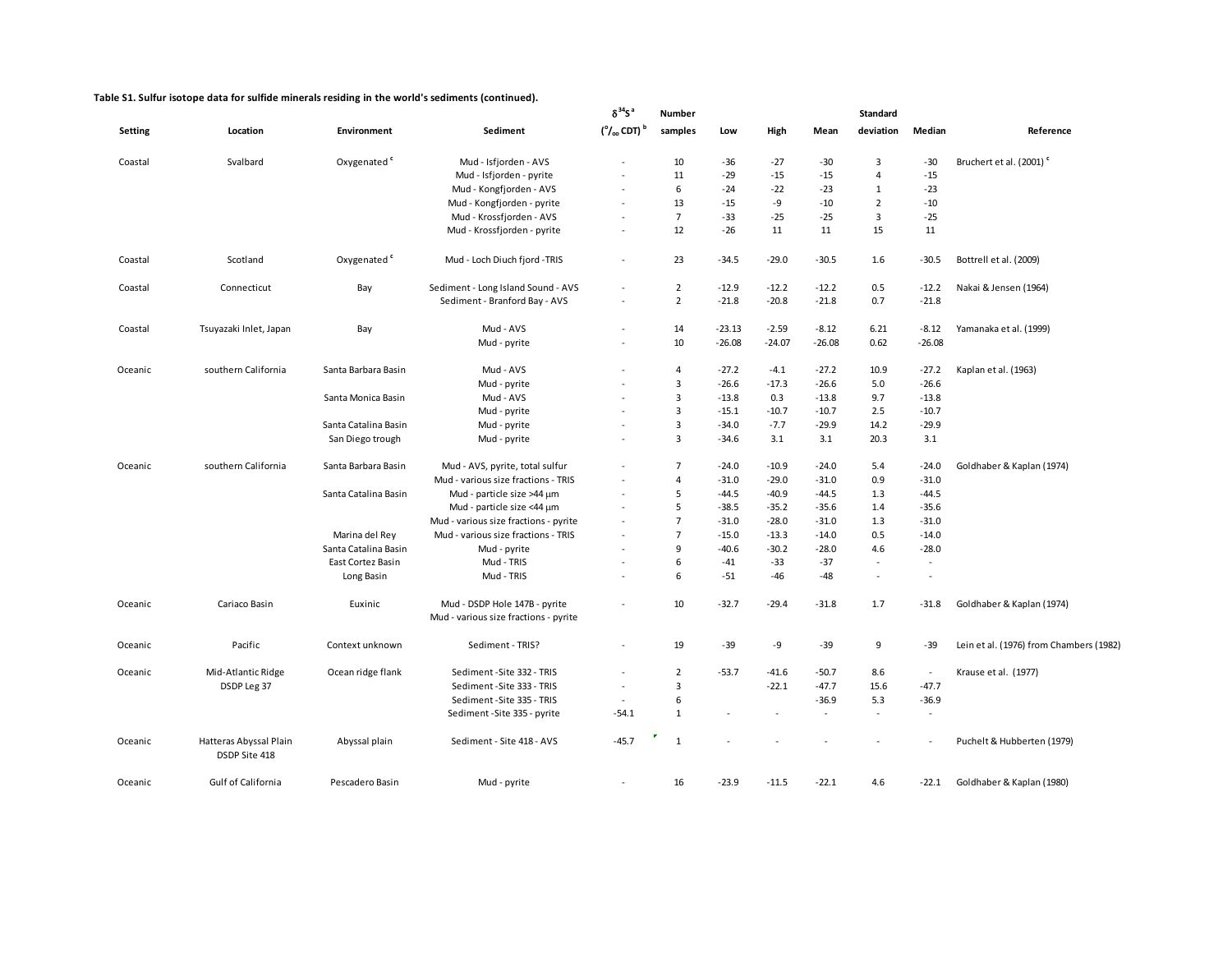|                |                            |                               |                                          | $\delta^{34}$ S <sup>a</sup> | <b>Number</b>  |         |         |         | Standard  |         |                                     |  |
|----------------|----------------------------|-------------------------------|------------------------------------------|------------------------------|----------------|---------|---------|---------|-----------|---------|-------------------------------------|--|
| <b>Setting</b> | Location                   | Environment                   | Sediment                                 | $(°/000$ CDT) $^b$           | samples        | Low     | High    | Mean    | deviation | Median  | Reference                           |  |
| Oceanic        | Flank Galapagos Ridge      | Ocean ridge flank             | Sediment - Site 506 - pyrite             |                              | 12             | $-48.3$ | $-37.6$ | $-46.6$ | 2.8       | $-46.6$ | Migdisov et al. (1983)              |  |
|                | DSDP Leg 70                |                               | Sediment - Site 507 - pyrite             | ÷.                           | 9              | $-50.6$ | $-41.8$ | $-46.2$ | 2.6       | $-46.2$ |                                     |  |
|                | Galapagos Mounds           |                               | Sediment - Site 509 - pyrite             |                              | $\overline{7}$ | $-49.3$ | $-40.3$ | $-45.1$ | 3.1       | $-45.1$ |                                     |  |
|                |                            |                               | Sediment - Site 508 - pyrite             | ÷,                           | 5              | $-47.7$ | $-35.8$ | $-45.3$ | 4.9       | $-45.3$ |                                     |  |
|                |                            |                               | Sediment - Site 510 - pyrite             |                              | 6              | $-49.0$ | $-32.9$ | $-32.9$ | 5.8       | $-32.9$ |                                     |  |
| Neretic        | Kau Bay,                   | Silled basin <sup>c</sup>     | Marine sediment - AVS & pyrite           |                              | 6              | $-22.5$ | $-17.0$ | $-17.0$ | 2.3       | $-17.0$ | Middleburg (1991) <sup>c</sup>      |  |
|                | Halmahera, Indonesia       |                               | Transitional sediment-AVS & pyrite       |                              | $\overline{7}$ | $-14.5$ | 4.0     | $-14.5$ | 6.9       | $-14.5$ |                                     |  |
|                |                            |                               | FW sediment - AVS & pyrite               | ÷,                           | $\overline{2}$ | 15.5    | 16.0    | 15.5    | 0.4       | 15.5    |                                     |  |
| Oceanic        | eastern Mediterrean        |                               | Sediments & sapropel - Core GC17         | L.                           | 26             | $-43$   | 19      | 11.0    | 24.1      | 11.0    | Passier et al. (1996)               |  |
| Oceanic        | eastern Mediterrean        | Offshore Crete                | Sapropel - pyrite                        | L.                           | 5              | $-49.6$ | $-37.3$ | $-37.4$ | 5.6       | $-37.4$ | Passier et al. (1997)               |  |
| Oceanic        | eastern Mediterrean        | Euxinic <sup>c</sup>          | Laminated mud - Tyro Basin - AVS         | ÷,                           | 8              | $-35.0$ | $-19.0$ | $-37.0$ | 5.4       | $-37.0$ | Henneke et al. (1997) <sup>c</sup>  |  |
|                |                            | Brine basin                   | Laminated mud - Bannock Basin - AVS      | $\sim$                       | 12             | $-39.0$ | $-27.5$ | $-39.0$ | 3.9       | $-39.0$ |                                     |  |
| Oceanic        | Mediterrean                | Offshore Crete                | Sapropel - Site UM26 - pyrite            | $\frac{1}{2}$                | 12             | $-49.6$ | $-36.7$ | $-36.7$ | 4.9       | $-36.7$ | Passier et al. (1999a, b)           |  |
|                |                            | Eratosthenes                  | Sapropel - ODP Site 967 - pyrite         | ä,                           | 12             | $-47.7$ | $-37.1$ | $-43.4$ | 3.1       | $-43.4$ |                                     |  |
|                |                            | Mediterrean Ridge             | Sapropel - ODP Site 969 - pyrite         | L.                           | 12             | $-48.0$ | $-33.1$ | $-46.7$ | 4.3       | $-46.7$ |                                     |  |
| Oceanic        | offshore Namibia, Benguela | Upwelling <sup>c</sup>        | Dark mud - ODP Site 1084 - pyrite        | ÷,                           | 35             | $-34.5$ | $-40.5$ | $-40.5$ | 1.6       | $-40.5$ | Bruchert et al. (2000) <sup>c</sup> |  |
| Oceanic        | Mediterranean              | Strait of Silicy <sup>c</sup> | Organic rich layers - ODP Site 160 - TRS | $\sim$                       | 14             | $-42.5$ | $-29.0$ | $-39.0$ | 4.0       | $-39.0$ | Bottcher et al. (2003) <sup>c</sup> |  |
| Oceanic        | Cariaco Basin              | Euxinic <sup>c</sup>          | Laminated mud - ODP 1002 -pyrite         | $\mathcal{L}_{\mathcal{A}}$  | 26.0           | $-34.1$ | $-17.5$ | $-32.8$ | 3.6       | $-32.8$ | Werne et al. (2003) <sup>c</sup>    |  |
| Oceanic        | offshore Namibia, Benguela | Upwelling                     | Mud - laminated - AVS                    | L.                           | 28             | $-20.8$ | 3.3     | $-16.4$ | 9.3       | $-16.4$ | Dale et al. (2009)                  |  |
|                |                            | seasonal anoxia               | Mud - unlaminated - pyrite               | ÷,                           | 58             | $-26.9$ | 13.0    | $-19.4$ | 13.1      | $-19.4$ |                                     |  |
| Oceanic        | Cascadia, ODP Leg 146      | Continental rise <sup>c</sup> | Site 888 muds - TRS                      | ٠                            | 8              | $-49$   | 6       | $-44$   | 21        | -44     | Bottrell et al. (2000) <sup>c</sup> |  |
|                |                            |                               | Site 889/890 muds - TRS                  |                              | 12             | $-45$   | $-45$   | -45     | 15        | $-45$   |                                     |  |
|                |                            |                               | Site 891 - TRS                           | ÷,                           | 10             | $-36$   | 23      | $-23$   | 18        | $-23$   |                                     |  |
| Oceanic        | Cascadia Margin, IODP 311  | Continental rise <sup>c</sup> | Site 1325B - Pyrite grains               |                              | 29             | $-30$   | 21      | $-16$   | 15        | $-16$   | Wang et al. (2008) <sup>c</sup>     |  |
|                |                            |                               | Site 1326C - Pyrite grains               | $\sim$                       | $\overline{7}$ | $-18$   | 16      | $-13$   | 15        | $-13$   |                                     |  |
|                |                            |                               | Site 1327C - Pyrite grains               | ÷,                           | 23             | $-28$   | 53      | $-25$   | 20        | $-25$   |                                     |  |
|                |                            |                               | Site 1329B-C - Pyrite grains             | ÷,                           | 33             | $-35$   | 28      | $-29$   | 17        | $-29$   |                                     |  |
|                |                            |                               | Site 1329E - Pyrite grains               |                              | 10             | $-32$   | 31      | $-32$   | 20        | $-32$   |                                     |  |
| Oceanic        | Arabian Sea                | western Indus Fan c           | Sediment - Station WAST - TS             | $\overline{a}$               | 14             | $-11$   | 15      | 15      | 10        | 15      | Bottcher et al. (2000b) c           |  |
| Oceanic        | Caribbean Sea              | Kogi Rise                     | Sediment - ODP 999A -TRIS                | ÷,                           | $\overline{7}$ | $-41.4$ | $-30.9$ | $-30.9$ | 3.9       | $-30.9$ | Lyons et al. (2000)                 |  |
|                |                            | Nicaraguan Rise               | Sediment - ODP 1000B - TRIS              | ÷,                           | $\overline{2}$ | $-27.1$ | $-26.9$ | $-26.9$ | 0.1       | $-26.9$ |                                     |  |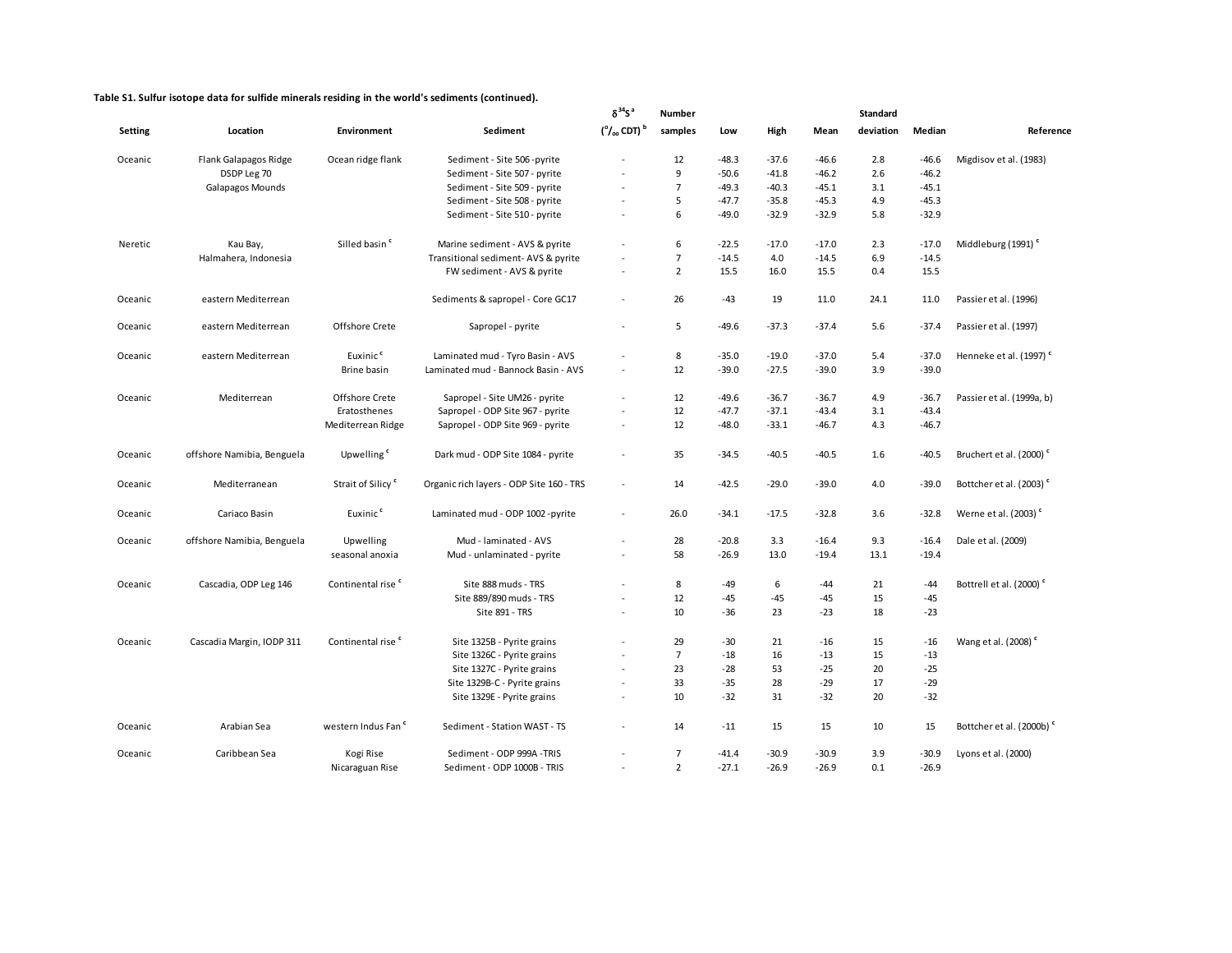|                |                           |                                |                                                                  | $\delta^{34}$ S <sup>a</sup>    | <b>Number</b>                |              |                         |                                            | <b>Standard</b> |                         |                                                                         |
|----------------|---------------------------|--------------------------------|------------------------------------------------------------------|---------------------------------|------------------------------|--------------|-------------------------|--------------------------------------------|-----------------|-------------------------|-------------------------------------------------------------------------|
| <b>Setting</b> | Location                  | <b>Environment</b>             | Sediment                                                         | $(^\circ/_\infty$ CDT) $^\circ$ | samples                      | Low          | High                    | Mean                                       | deviation       | Median                  | Reference                                                               |
| Oceanic        | New Zealand, ODP Leg 181  | Continental slope <sup>c</sup> | Site 1119 mud - TRS                                              | $\sim$                          | 5                            | $-29$        | 9                       | -8                                         | 14              | -8                      | Bottcher et al. (2004b) <sup>c</sup>                                    |
|                |                           | Campbell Plateau               | Site 1120 mud - TRS                                              | $-44$                           | $\mathbf{1}$                 | $\sim$       | $\overline{a}$          | $\sim$                                     | $\sim$          | $\sim$                  |                                                                         |
|                |                           | Lower rise                     | Site 1121 mud - TRS                                              | ä,                              | $\overline{2}$               | $-47$        | $-47$                   | $-47$                                      | 0               | $-47$                   |                                                                         |
|                |                           | Abyssal plain                  | Site 1122 mud - TRS                                              | $\ddot{\phantom{1}}$            | 6                            | $-47$        | $-1$                    | $-18$                                      | 16              | $-18$                   |                                                                         |
|                |                           | Lower rise                     | Site 1123 mud - TRS                                              | ÷.                              | 5                            | $-50$        | $-31$                   | $-50$                                      | $\overline{7}$  | $-50$                   |                                                                         |
|                |                           | Abyssal plain                  | Site 1124 mud - TRS                                              | ÷,                              | $\overline{3}$               | $-51$        | -45                     | $-51$                                      | 3               | $-51$                   |                                                                         |
|                |                           | Chatham Rise                   | Site 1125 mud - TRS                                              |                                 | $\overline{4}$               | $-51$        | $-24$                   | $-51$                                      | 11              | $-51$                   |                                                                         |
| Oceanic        | Peru Margin               | Upwelling <sup>c</sup>         | Sediments - pyrite                                               | ÷,                              | 17                           | $-47.0$      | $-29.0$                 | $-32.0$                                    | 5.0             | $-32.0$                 | Boning et al. (2004) <sup>c</sup>                                       |
| Oceanic        | Chile Margin              | Upwelling <sup>c</sup>         | Sediments - Station 4 - pyrite                                   | ÷,                              | 17                           | $-30.0$      | $-27.5$                 | $-28.0$                                    | 0.7             | $-28.0$                 | Zopfi et al. (2008) <sup>c</sup>                                        |
|                |                           |                                | Sediments - Station 4 - FeS                                      | ä,                              | 17                           | $-28.5$      | $-15.0$                 | $-15.0$                                    | 3.4             | $-15.0$                 |                                                                         |
|                |                           |                                | Sediments - Station 7 - pyrite                                   | $\tilde{\phantom{a}}$           | 10                           | $-36.5$      | $-32.0$                 | $-32.5$                                    | 1.6             | $-32.5$                 |                                                                         |
|                |                           |                                | Sediments - Station 7- FeS                                       | ÷,                              | $\overline{7}$               | $-29.5$      | $-27.0$                 | $-27.0$                                    | 0.9             | $-27.0$                 |                                                                         |
|                |                           |                                | Sediments - Station 14 - pyrite                                  | ÷,                              | 23                           | $-37.5$      | $-27.0$                 | $-32.5$                                    | 3.4             | $-32.5$                 |                                                                         |
|                |                           |                                | Sediments - Station 14 - FeS                                     | ÷,                              | 23                           | $-33.0$      | $-24.0$                 | $-33.0$                                    | 2.0             | $-33.0$                 |                                                                         |
|                |                           |                                | Sediments - Station 18 - pyrite                                  | $\sim$                          | $\overline{7}$               | $-36.5$      | $-28.0$                 | $-28.0$                                    | 4.0             | $-28.0$                 |                                                                         |
|                |                           |                                | Sediments - Station 18 - FeS                                     | $\sim$                          | 11                           | $-31.5$      | $-18.0$                 | $-31.0$                                    | 4.2             | $-31.0$                 |                                                                         |
| Oceanic        | Amazon Fan                | AMO                            | Sediment - GeoB 1437-6 - pyrite                                  | $\sim$                          | 13                           | $-45.23$     | 34.95                   | $-45.2$                                    | 25.4            | $-45.2$                 | Bottcher, Schulz, et al. (unpublished data)                             |
| Oceanic        | <b>Blake Ridge</b>        | Gas hydrate                    | Mud - Piston core 11-8 - TRIS                                    | ÷,                              | 11                           | $-46.4$      | 23.6                    | $-39.3$                                    | 23.0            | $-39.3$                 | This paper, Borowski et al. (2013)                                      |
|                |                           |                                | Mud - ODP Site 994 - TRIS                                        |                                 | 25                           | $-46.6$      | 18.8                    | $-26.1$                                    | 15.0            | $-26.1$                 |                                                                         |
|                |                           |                                | Mud - ODP Site 995A - TRIS                                       | $\sim$                          | 23                           | $-44.1$      | $-6.3$                  | $-26.3$                                    | 12.3            | $-26.3$                 |                                                                         |
|                |                           |                                | Mud - ODP Site 995B - TRIS                                       | $\ddot{\phantom{1}}$            |                              |              |                         |                                            |                 |                         |                                                                         |
| Oceanic?       | <b>Baltic Sea</b>         | Oxygenated? <sup>c</sup>       | Sediment - TRIS?                                                 | $\overline{a}$                  | 51                           | $-40$        | $-29$                   | $-40$                                      | 4               | $-40$                   | Hartmann & Nielsen (1969) <sup>c</sup><br>data cited in Chambers (1982) |
| Oceanic?       | Baltic Sea, Gotland Deep  | Oxygenated <sup>c</sup>        | Laminated marine mud - pyrite                                    |                                 | 11                           | $-30$        | $\mathbf{1}$            | $-22$                                      | 11              | $-22$                   | Sternbeck & Sohlenius (1997) <sup>c</sup>                               |
|                |                           |                                | Laminated marine mud - FeS                                       |                                 | 3                            | $-14$        | $-2$                    | $-14$                                      | 6               | $-14$                   |                                                                         |
|                |                           |                                | Freshwater mud - pyrite                                          |                                 | 5                            | $\mathbf{1}$ | 24                      | $\overline{\mathbf{3}}$                    | 10              | $\overline{\mathbf{3}}$ |                                                                         |
|                |                           |                                | Freshwater mud - FeS                                             | $\ddot{\phantom{1}}$            | 4                            | 14           | 28                      | 17                                         | 6               | 17                      |                                                                         |
| Oceanic        | Baltic Sea, Landsort Deep | Oxygenated <sup>c</sup>        | Laminated marine mud - TS                                        | ä,                              | 5                            | $-37$        | $-28$                   | $-28$                                      | $\overline{4}$  | $-28$                   | Bottcher & Lepland (2000) <sup>c</sup>                                  |
|                |                           |                                | Freshwater mud - TS                                              | $\overline{a}$                  | 17                           | $-40$        | $\overline{\mathbf{3}}$ | $-39$                                      | 12              | $-39$                   |                                                                         |
|                |                           |                                | Marine mud - TS                                                  | ÷,                              | 12                           | $-19$        | $\overline{\mathbf{3}}$ | $-5$                                       | 6               | $-5$                    |                                                                         |
|                |                           |                                | Freshwater mud - TS                                              | ÷,                              | $\overline{2}$               | 21           | 22                      | 22                                         | $\mathbf{1}$    | $\sim$                  |                                                                         |
| Oceanic        | <b>Black Sea</b>          | Euxinic                        | Marine mud - Station 4740 - AVS                                  | $\sim$                          | 5                            | $-22.2$      | 2.2                     | $-22$                                      | 13              | $-22$                   | Vinogradov et al. (1962) <sup>e</sup>                                   |
|                |                           |                                | Marine mud - Station 4740 - pyrite                               | $\sim$                          | 5                            | $-33.3$      | $-6.7$                  | $-33$                                      | 10              | $-33$                   |                                                                         |
|                |                           |                                | Marine mud - Station 4745 - AVS                                  | $\sim$                          | 3                            | $-31.1$      | $-13.3$                 | $-31$                                      | 9               | $-31$                   |                                                                         |
|                |                           |                                | Freshwater mud - Station 4745 - AVS                              | 20.0                            | $\mathbf{1}$                 | $\sim$       | $\sim$                  | $\sim$                                     | $\sim$          | $\sim$                  |                                                                         |
|                |                           |                                | Marine mud - Station 4745 - pyrite                               | $\sim$                          | 4                            | $-33.3$      | 11.1                    | $-33$                                      | 20              | $-33$                   |                                                                         |
|                |                           |                                | Marine mud - Station 4750 - AVS                                  | $-31.1$                         | $\mathbf{1}$                 | $\sim$       | ä,                      | $\overline{\phantom{a}}$                   | $\sim$          |                         |                                                                         |
|                |                           |                                | Marine mud - Station 4750 - pyrite                               | $-28.9$                         | $\mathbf{1}$<br>$\mathbf{1}$ | $\sim$       | $\sim$<br>$\sim$        | $\blacksquare$<br>$\overline{\phantom{a}}$ | $\sim$          |                         |                                                                         |
|                |                           |                                | Marine mud - Station 4751 - AVS<br>Marine mud-Station 4752 - AVS | $-20.0$<br>$\sim$               | $\overline{4}$               | $-26.7$      | $-13.3$                 | $-27$                                      | 6               | $-27$                   |                                                                         |
|                |                           |                                | Freshwater? mud - Station 4752 - AVS                             | $\blacksquare$                  | 3                            | $-2.2$       | 15.6                    | 16                                         | 9               | 16                      |                                                                         |
|                |                           |                                |                                                                  |                                 |                              |              |                         |                                            |                 |                         |                                                                         |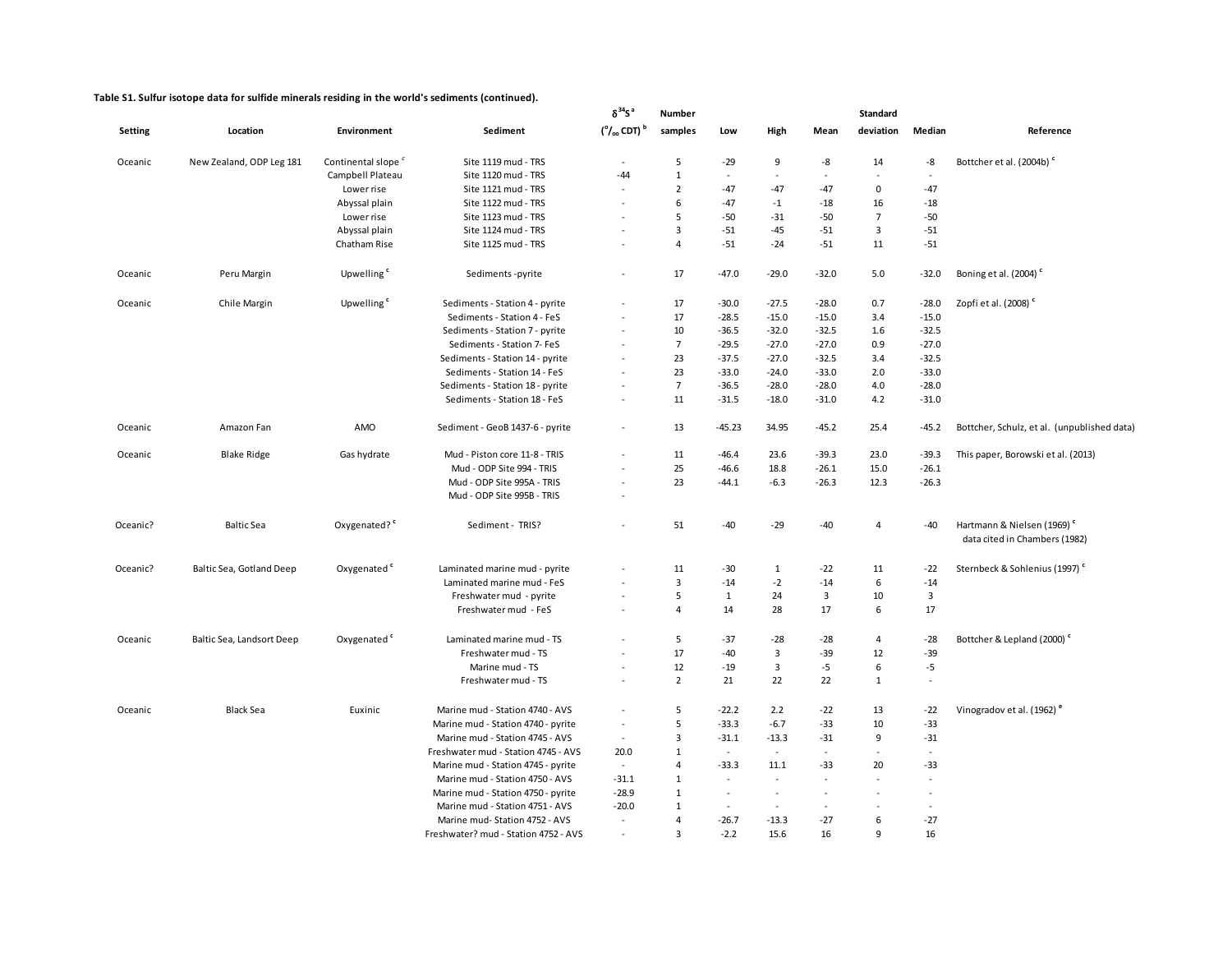|                |                  |              |                                                                          | $\delta^{34}S^a$                    | Number         |                          |         |                          | <b>Standard</b>          |                          |                                                   |
|----------------|------------------|--------------|--------------------------------------------------------------------------|-------------------------------------|----------------|--------------------------|---------|--------------------------|--------------------------|--------------------------|---------------------------------------------------|
| <b>Setting</b> | Location         | Environment  | Sediment                                                                 | $(^\circ/_{\infty}$ CDT) $^{\rm b}$ | samples        | Low                      | High    | Mean                     | deviation                | Median                   | Reference                                         |
|                |                  |              | Marine mud - Station 4752 - pyrite                                       | $-26.7$                             | $\mathbf{1}$   |                          |         |                          |                          |                          | Vinogradov et al. (1962) <sup>e</sup> (continued) |
|                |                  |              | Marine mud - Station 4753 - AVS                                          | $-26.7$                             | $\mathbf{1}$   | $\sim$                   |         |                          |                          | $\sim$                   |                                                   |
|                |                  |              | Marine mud - Station 4753 - pyrite                                       | $-33.3$                             | 1              | $\sim$                   |         |                          |                          | $\overline{\phantom{a}}$ |                                                   |
|                |                  |              | Marine mud - Station 4754 - AVS                                          | $\sim$                              | 4              | $-31.1$                  | 8.9     | $-29$                    | 19                       | $-29$                    |                                                   |
|                |                  |              | Freshwater mud - Station 4754 - AVS                                      | $\sim$                              | 3              | $-2.2$                   | 17.8    | 18                       | 10                       | 18                       |                                                   |
|                |                  |              | Marine mud - Station 4754 - pyrite                                       | $\sim$                              | $\overline{4}$ | $-28.9$                  | $-6.7$  | $-27$                    | 10                       | $-27$                    |                                                   |
|                |                  |              | Freshwater mud-Station 4754 - pyrite                                     | 15.6                                | $\mathbf{1}$   | $\overline{\phantom{a}}$ | $\sim$  | $\sim$                   | $\sim$                   | $\overline{\phantom{a}}$ |                                                   |
| Oceanic        | <b>Black Sea</b> | Euxinic      | Marine mud - Location 1990 - AVS                                         | $-11.3$                             | $\mathbf{1}$   | $\sim$                   | $\sim$  | $\overline{\phantom{a}}$ | $\sim$                   |                          | Migdisov et al. (1974)                            |
|                |                  |              | Marine mud - Location 1990 - pyrite                                      | $\sim$                              | $\overline{2}$ | $-29.4$                  | 14.6    | $-29.4$                  | 6.5                      |                          |                                                   |
|                |                  |              | Marine mud - Location 1991 - pyrite                                      | $-29.2$                             | $\mathbf{1}$   | $\sim$                   | $\sim$  | $\sim$                   | $\overline{\phantom{a}}$ |                          |                                                   |
| Oceanic        | <b>Black Sea</b> | Euxinic      | Laminated mud - Station 1135 - TRS<br>Laminated mud - Station 1136 - TRS | $\overline{\phantom{a}}$            | $\overline{2}$ | $-27.4$                  | $-27.0$ | $-27.2$                  | 0.3                      |                          | Sweeny & Kaplan (1980)                            |
| Oceanic        | <b>Black Sea</b> | Transitional | Unlaminated mud - Stat. 568 - AVS                                        | $\sim$                              | 3              | $-6.3$                   | 6       | 6.0                      | 6.3                      | 6.0                      | Vaynshteyn et al. (1986)                          |
|                |                  | Transitional | Unlaminated mud - Stat. 568 - pyrite                                     | $\sim$                              | 4              | $-42$                    | $-18.1$ | $-42.0$                  | 10.4                     | $-42.0$                  |                                                   |
|                |                  | Euxinic      | Laminated mud - Stat. 580 - AVS                                          | $\sim$                              | 4              | $-20.4$                  | 5.1     | $-7.7$                   | 9.6                      | $-7.7$                   |                                                   |
|                |                  |              | Freshwater? mud - Stat. 580 - AVS                                        | 5.1                                 | $\mathbf{1}$   | $\sim$                   | $\sim$  | $\sim$                   | $\sim$                   | $\sim$                   |                                                   |
|                |                  | Euxinic      | Laminated mud - Stat. 580 - pyrite                                       | $\blacksquare$                      | 5              | $-28.8$                  | $-0.7$  | $-14.8$                  | 12.3                     | $-14.8$                  |                                                   |
|                |                  |              | Freshwater? mud - Stat. 580 - pyrite                                     | $-0.7$                              | $\mathbf{1}$   | $\omega$                 | ÷.      | $\omega$                 | $\sim$                   | $\sim$                   |                                                   |
|                |                  | Euxinic      | Laminated mud - Stat. 620 - AVS                                          | $\sim$                              | $\overline{2}$ | $-27$                    | $-19$   | $-9.9$                   | 13.5                     | $-9.9$                   |                                                   |
|                |                  | Euxinic      | Laminated mud - Stat. 620 - pyrite                                       | $\sim$                              | 3              | $-35.5$                  | $-33$   | $-35.5$                  | 1.3                      | $-35.5$                  |                                                   |
|                |                  | Euxinic      | Laminated mud - Stat. 601 - AVS                                          | $-2.0$                              | $\mathbf{1}$   | $\sim$                   | $\sim$  | $\sim$                   | $\sim$                   | $\sim$                   |                                                   |
|                |                  | Euxinic      | Laminated mud - Stat. 601 - pyrite                                       | $\sim$                              | 5              | $-40$                    | $-1$    | $-40.0$                  | 15.5                     | $-40.0$                  |                                                   |
|                |                  | Euxinic      | Laminated mud - Stat. 546 - AVS                                          | $-21.6$                             | 1              | $\sim$                   | $\sim$  | $\sim$                   | $\sim$                   | $\sim$                   |                                                   |
|                |                  | Euxinic      | Laminated mud - Stat. 546 - pyrite                                       | $\sim$                              | $\overline{2}$ | $-30.6$                  | $-25$   | $-30.6$                  | 4.0                      | $-30.6$                  |                                                   |
|                |                  | Euxinic      | Laminated mud - Stat. 582 - AVS                                          | $\sim$                              | $\overline{2}$ | $-8.2$                   | $-6.7$  | $-8.2$                   | 1.1                      | $-8.2$                   |                                                   |
|                |                  | Euxinic      | Laminated mud - Stat. 582 - pyrite                                       | $-34.7$                             | $\mathbf{1}$   | $\sim$                   | $\sim$  | $\sim$                   | $\sim$                   | $\sim$                   |                                                   |
|                |                  | Euxinic      | Laminated mud - Stat. 571 - AVS                                          | $\sim$                              | $\overline{2}$ | $-3.5$                   | 1.1     | $-3.5$                   | 3.3                      | $-3.5$                   |                                                   |
|                |                  | Euxinic      | Laminated mud - Stat. 571 - pyrite                                       | $\overline{\phantom{a}}$            | $\overline{4}$ | $-37.5$                  | $-20$   | $-37.0$                  | 9.0                      | $-37.0$                  |                                                   |
|                |                  | Euxinic      | Laminated mud - Stat. 545 - AVS                                          | $\sim$                              | $\overline{2}$ | $-9.3$                   | $-5.4$  | $-9.3$                   | 2.8                      | $-9.3$                   |                                                   |
|                |                  | Euxinic      | Laminated mud - Stat. 545 - pyrite                                       | $\sim$                              | 3              | $-37.3$                  | $-3$    | $-37.3$                  | 17.2                     | $-37.3$                  |                                                   |
|                |                  | Euxinic      | Laminated mud - Stat. 616 - pyrite                                       | $\sim$                              | 5              | $-34.3$                  | $-13.1$ | $-34.1$                  | 9.1                      | $-34.1$                  |                                                   |
|                |                  | Euxinic      | Laminated mud - Stat. 584 - AVS                                          | $-6.0$                              | 1              | $\sim$                   | $\sim$  | $\sim$                   | $\sim$                   | $\sim$                   |                                                   |
|                |                  |              | Laminated mud - Stat. 584 - pyrite                                       | $\overline{\phantom{a}}$            | 3              | $-33.0$                  | $-23.4$ | $-33.0$                  | 5.0                      | $-33.0$                  |                                                   |
| Oceanic        | <b>Black Sea</b> | Euxinic      | Marine mud - Station 840 - pyrite                                        |                                     | 16             | $-36.3$                  | 12.3    | $-36.3$                  | 21.8                     | $-36.3$                  | Strizhov et al. (1989)                            |
|                |                  |              | Freshwater? mud - Station 840 - FeS                                      |                                     | 8              | $-7.7$                   | 17.8    | 2.6                      | 9.5                      | 2.6                      |                                                   |
|                |                  | Euxinic      | Mud - Station 813 - pyrite                                               |                                     | 13             | $-25.5$                  | 19.9    | $-17.5$                  | 13.5                     | $-17.5$                  |                                                   |
|                |                  |              | Mud - Station 813 - FeS                                                  |                                     | $\overline{4}$ | $-16.1$                  | 45.5    | $-16.1$                  | 29.3                     | $-16.1$                  |                                                   |
|                |                  | Euxinic      | Mud - Station 795 - pyrite                                               |                                     | 9              | $-42.4$                  | 25.6    | $-42.4$                  | 21.0                     | $-42.4$                  |                                                   |
|                |                  |              | Mud - Station 795 - FeS                                                  |                                     | $\overline{2}$ | $-4.7$                   | 25.6    | $-4.7$                   | 21.4                     | $-4.7$                   |                                                   |
| Oceanic        | <b>Black Sea</b> | Euxinic      | Sediment trap - Station BSC2 - TRIS                                      | $\sim$                              | 5              | $-39.4$                  | $-36.2$ | $-36.3$                  | 2.6                      | $-36.3$                  | Muramoto et al. (1991)                            |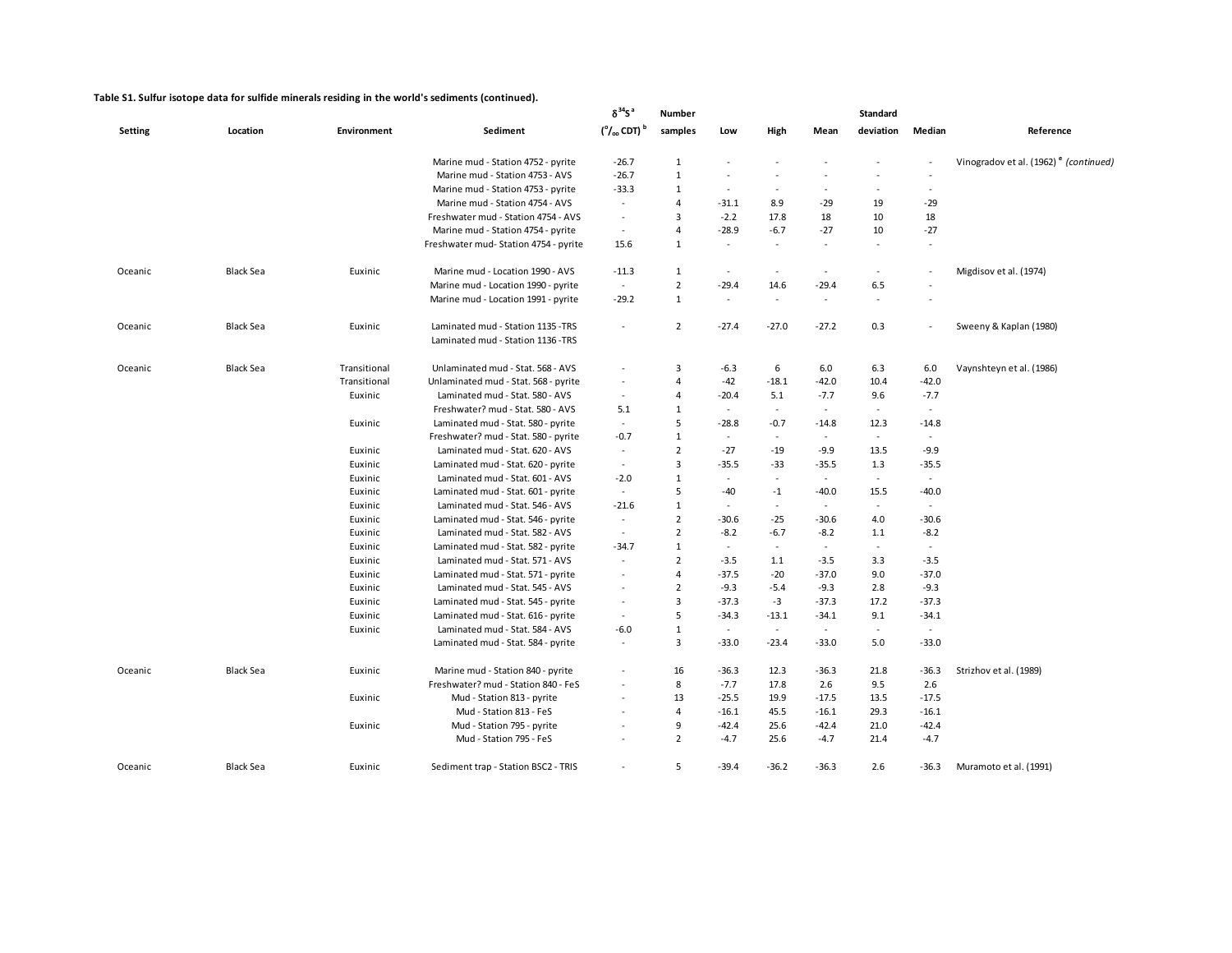|                |                  |                      |                                     | $\delta^{34}S^a$           | Number         |          |          |          | <b>Standard</b> |          |                                        |
|----------------|------------------|----------------------|-------------------------------------|----------------------------|----------------|----------|----------|----------|-----------------|----------|----------------------------------------|
| <b>Setting</b> | Location         | Environment          | Sediment                            | $(°/000$ CDT) <sup>b</sup> | samples        | Low      | High     | Mean     | deviation       | Median   | Reference                              |
| Oceanic        | Black Sea        | Euxinic              | Laminated, marine mud - TS          |                            | $\overline{2}$ | $-27.74$ | $-26.83$ | $-27.74$ | 0.64            | $-27.74$ | Calvert et al. (1996)                  |
|                |                  |                      | Laminated, marine mud - pyrite      |                            | $\overline{2}$ | $-33.95$ | $-33.21$ | $-33.95$ | 0.52            | $-33.95$ |                                        |
|                |                  |                      | Mudflow - TS                        |                            | 6              | $-24.93$ | $-17.00$ | $-24.93$ | 3.01            | $-24.93$ |                                        |
|                |                  |                      | Mudflow - pyrite                    |                            | 6              | $-27.32$ | $-19.80$ | $-27.32$ | 2.76            | $-27.32$ |                                        |
|                |                  |                      | Sapropel - TS                       |                            | $\overline{7}$ | $-33.14$ | $-19.17$ | $-33.14$ | 5.07            | $-33.14$ |                                        |
|                |                  |                      | Sapropel - pyrite                   |                            | $\overline{7}$ | $-37.39$ | $-25.16$ | $-25.16$ | 4.93            | $-25.16$ |                                        |
|                |                  |                      | Freshwater mud - TS                 |                            | 14             | $-26.77$ | 17.14    | $-26.77$ | 13.96           | $-26.77$ |                                        |
|                |                  |                      | Freshwater mud - pyrite             |                            | 16             | $-30.00$ | 17.21    | $-30.00$ | 13.92           | $-30.00$ |                                        |
| Oceanic        | Black Sea        | Euxinic              | Laminated mud - Station 9 - TRIS    |                            | 11             | $-38.3$  | $-35.9$  | $-36.8$  | 0.7             | -36.8    | Lyons (1997)                           |
|                |                  |                      | Laminated mud - Station 14 - TRIS   |                            | $\overline{7}$ | $-37.9$  | $-34.6$  | $-37.2$  | 1.1             | $-37.2$  |                                        |
|                |                  |                      | Turbidite - station 15 - AVS        |                            | 5              | $-27.0$  | $-22.8$  | $-25.6$  | 1.5             | $-25.6$  |                                        |
|                |                  |                      | Turbidite - station 15 - pyrite     |                            | 5              | $-28.9$  | $-25.9$  | $-27.8$  | 1.1             | $-27.8$  |                                        |
|                |                  |                      | Turbidite - station 18A - TRIS      |                            | $\overline{4}$ | $-31.8$  | $-30.2$  | $-31.5$  | 0.7             | $-31.5$  |                                        |
| Oceanic        | Black Sea        | Euxinic <sup>c</sup> | Sediment - Station 22 - pyrite      |                            | $\overline{7}$ | $-39$    | $-37$    | $-37.0$  | 0.6             | $-37.0$  | Wijsman et al. (2001) <sup>c</sup>     |
|                |                  |                      | Sediment - Station 24 - pyrite      |                            | 6              | -46      | $-6.0$   | $-45.5$  | 17.7            | $-45.5$  |                                        |
| Oceanic        | <b>Black Sea</b> | Euxinic              | Laminated mud - GC48 - TRIS         |                            | 4              | $-37.2$  | $-35.2$  | $-36.3$  | 0.5             | $-36.3$  | Wilkin & Arthur (2001)                 |
|                |                  |                      | Sapropel - GC48 - TRIS              | $\sim$                     | 17             | $-38.8$  | $-28.6$  | $-38.8$  | 2.9             | $-38.8$  |                                        |
|                |                  |                      | Freshwater muds- GC48-TRIS          | $\sim$                     | 5              | $-23.7$  | 10.9     | $-23.7$  | 16.9            | $-23.7$  |                                        |
|                |                  |                      | Laminated mud - GC66 - TRIS         | $-35.2$                    | $\mathbf{1}$   | $\sim$   | $\sim$   | $\omega$ |                 | $\sim$   |                                        |
|                |                  |                      | Turbidite - GC66 - TRIS             | $\sim$                     | 5              | $-25.1$  | $-20.9$  | $-25.1$  | 2.0             | $-25.1$  |                                        |
| Oceanic        | <b>Black Sea</b> | Transitional         | Limnic mud - Station 4 - AVS        | $\overline{\phantom{a}}$   | 9              | $-7.96$  | 27.30    | 19.74    | 10.30           | 19.74    | Jorgensen et al. (2004)                |
|                |                  | Euxinic              | Marine mud - Station 4 - TRS        | $-5.37$                    | $\mathbf{1}$   | $\omega$ | $\sim$   | $\omega$ | $\omega$        | $\sim$   |                                        |
|                |                  | Euxinic              | Limnic mud - Station 4 - TRS        | $\overline{\phantom{a}}$   | 18             | $-16.18$ | 30.48    | $-15.56$ | 12.76           | $-15.56$ |                                        |
|                |                  | Euxinic              | Limnic mud - Station 5 - AVS        | $\sim$                     | 9              | $-5.53$  | 24.71    | 10.22    | 11.57           | 10.22    |                                        |
|                |                  | Euxinic              | Marine mud - Station 5- TRS         | 6.97                       | $\mathbf{1}$   | $\sim$   | $\sim$   | $\sim$   | $\sim$          | $\sim$   |                                        |
|                |                  | Euxinic              | Limnic mud - Station 5- TRS         |                            | 13             | 4.93     | 23.60    | 6.78     | 6.83            | 6.78     |                                        |
|                |                  | Euxinic              | Marine mud - Station 6 - AVS        | $-21.05$                   | $\mathbf{1}$   | $\sim$   | $\omega$ | $\omega$ | $\sim$          | $\omega$ |                                        |
|                |                  | Euxinic              | Limnic mud - Station 6 - AVS        | $\sim$                     | 17             | $-5.46$  | 15.71    | 1.70     | 8.27            | 1.70     |                                        |
|                |                  | Euxinic              | Marine mud - Station 6- TRS         | $\overline{\phantom{a}}$   | 5              | $-36.51$ | $-19.53$ | $-36.51$ | 7.16            | $-36.51$ |                                        |
|                |                  | Euxinic              | Limnic mud - Station 6- TRS         | $\sim$                     | 23             | $-2.13$  | 20.91    | 14.07    | 8.73            | 14.07    |                                        |
| Oceanic        | Black Sea        | Euxinic              | Sapropel - Station 7 - AVS          |                            | $\overline{4}$ | $-22$    | -6       | $-12.88$ | 8.32            | $-14.75$ | Neretin et al. (2004)                  |
|                |                  |                      | Limnic sediment - Station 7 - AVS   | $\overline{\phantom{a}}$   | 20             | $-8$     | 14       | $-8.00$  | 5.00            | $-8.00$  | (data from Bottcher, personal comm.)   |
|                |                  |                      | Sapropel - Station 7 - pyrite       |                            | 17             | $-37$    | $-10$    | $-37.00$ | 7.39            | $-37.00$ |                                        |
|                |                  |                      | Limnic sediment - Station 7 - AVS   | $\sim$                     | 23             | $-11$    | 17       | 15.00    | 8.26            | 15.00    |                                        |
| Oceanic        | Black Sea        | Euxinic <sup>c</sup> | Marine mud - pyrite                 | $\overline{\phantom{a}}$   | 3              | $-28.0$  | $-21.5$  | $-28.0$  | 3.6             | $-28.0$  | Habicht & Canfield (2001) <sup>c</sup> |
| Oceanic        | Black Sea        | Euxinic              | Sapropel - GeoB 7620 - AVS          |                            | 3              | -33      | $-12$    | $-33.0$  | 11.2            | $-33.0$  | Bottcher et al. (unpublished data)     |
|                |                  |                      | Freshwater mud- GeoB 7620 - AVS     |                            | 16             | $-16$    | 20       | $-2.0$   | 9.5             | $-2.0$   |                                        |
|                |                  |                      | Marine mud - GeoB 7620 - pyrite     |                            | 4              | $-39$    | $-34$    | $-39.0$  | 2.2             | $-39.0$  |                                        |
|                |                  |                      | Freshwater mud - GeoB 7620 - pyrite |                            | 21             | $-34$    | 9        | $-34.0$  | 12.9            | $-34.0$  |                                        |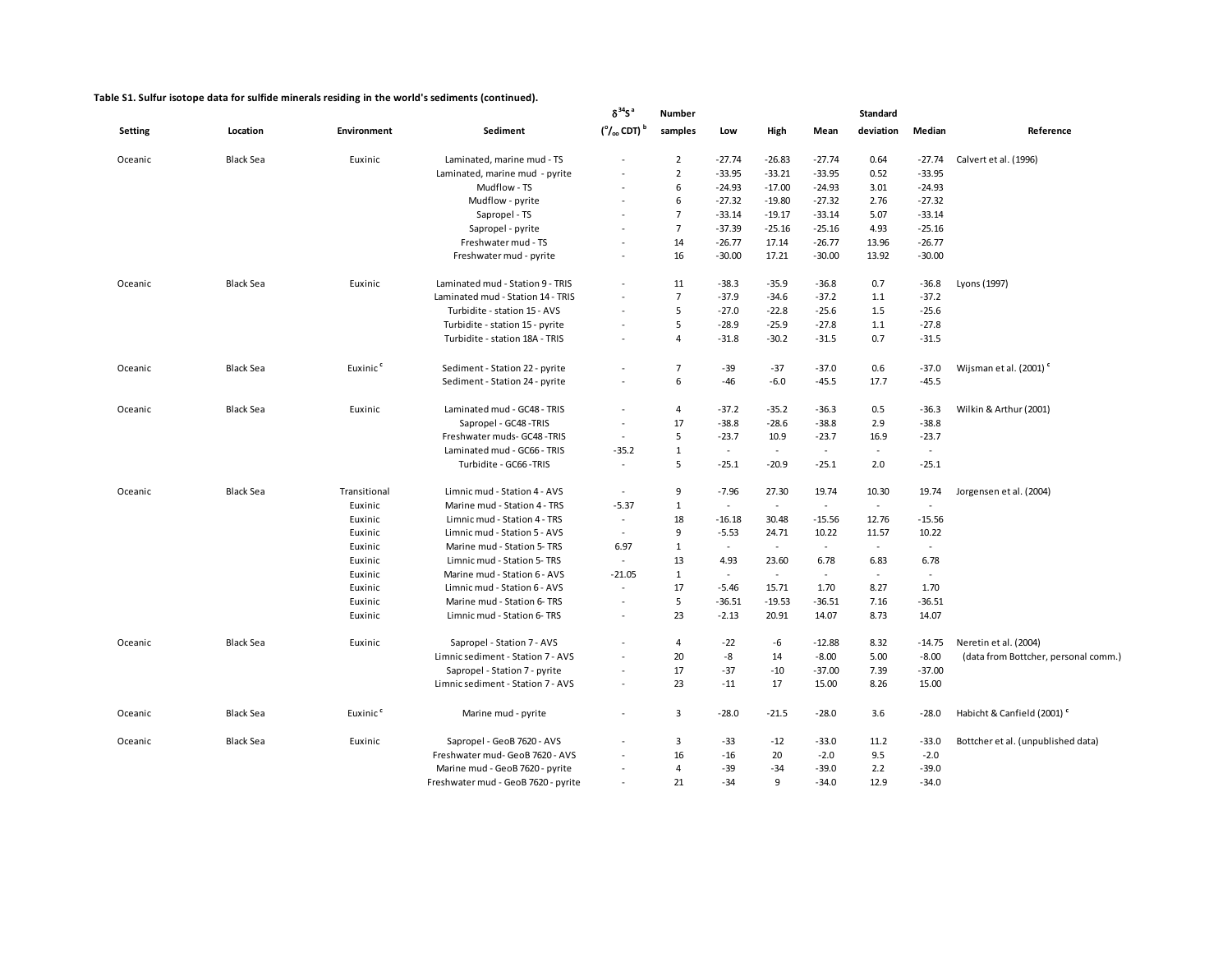|                |                         |                         |                                      | $\delta^{34}$ S <sup>a</sup><br><b>Standard</b><br><b>Number</b> |                          |          |         |         |                |                          |                                       |  |  |
|----------------|-------------------------|-------------------------|--------------------------------------|------------------------------------------------------------------|--------------------------|----------|---------|---------|----------------|--------------------------|---------------------------------------|--|--|
| <b>Setting</b> | Location                | <b>Environment</b>      | Sediment                             | $(^\circ/_{\circ \circ}$ CDT) $^\circ$                           | samples                  | Low      | High    | Mean    | deviation      | Median                   | Reference                             |  |  |
| Oceanic        | <b>Black Sea</b>        | Oxygenated              | Marine mud - Station 4746 - AVS      | $\sim$                                                           | $\overline{2}$           | $-22.2$  | $-8.9$  | $-22.2$ | 9.4            |                          | Vinogradov et al. (1962) <sup>e</sup> |  |  |
|                |                         |                         | Marine mud - Station 4746 - pyrite   | -4.4                                                             | $\mathbf{1}$             | $\omega$ | $\sim$  | $\sim$  | $\sim$         |                          |                                       |  |  |
|                |                         |                         | Marine mud - Station 2 - AVS         | $-20.0$                                                          | $\mathbf{1}$             | $\sim$   | $\sim$  | $\sim$  | $\sim$         |                          |                                       |  |  |
|                |                         |                         | Marine mud - Station 2 - pyrite      | $\sim$                                                           | $\overline{2}$           | $-35.6$  | $-17.8$ | $-17.8$ | 12.6           |                          |                                       |  |  |
|                |                         |                         | Marine mud - Station 3 - AVS         | $\sim$                                                           | $\overline{2}$           | $-35.6$  | $-20.0$ | $-20.0$ | 11.0           |                          |                                       |  |  |
|                |                         |                         | Marine mud - Station 3 - pyrite      | $-17.8$                                                          | $\mathbf{1}$             | $\omega$ | $\sim$  | $\sim$  | $\sim$         | $\overline{\phantom{a}}$ |                                       |  |  |
| Oceanic        | Sea of Azov             | Oxygenated              | Marine mud - Location 2001 - AVS     | $\sim$                                                           | 4                        | $-16.7$  | 32.5    | $-16.7$ | 22.3           | $-16.7$                  | Migdisov et al. (1974)                |  |  |
|                |                         |                         | Marine mud - Location 2001 - pyrite  |                                                                  | 4                        | $-23.6$  | $-3.1$  | $-20.3$ | 10.7           | $-20.3$                  |                                       |  |  |
|                |                         |                         | Marine mud - Location 2005 - AVS     | $\sim$                                                           | 3                        | 1.9      | 11.1    | 1.9     | 4.7            | 1.9                      |                                       |  |  |
|                |                         |                         | Mud - Location 2005 - pyrite         |                                                                  | 5                        | 0.5      | 13.7    | 6.2     | 5.2            | 6.2                      |                                       |  |  |
|                |                         |                         | Mud - Location 2008 - AVS            |                                                                  | $\overline{2}$           | $-4.2$   | 6.3     | $-4.2$  | 7.4            | $\sim$                   |                                       |  |  |
|                |                         |                         | Mud - Location 2008 - pyrite         |                                                                  | 8                        | 0.5      | 11.0    | 4.0     | 3.8            | 4.0                      |                                       |  |  |
|                | <b>Black Sea</b>        | Oxygenated              | Marine mud - Location 1990 - AVS     | $\sim$                                                           | $\overline{2}$           | $-25.9$  | $-21.7$ | $-21.7$ | 3.0            | $-21.7$                  |                                       |  |  |
| Oceanic        | <b>Black Sea</b>        | Oxygenated              | Unlaminated mud - Stat. 555 - AVS    | $\sim$                                                           | $\overline{2}$           | $-21.6$  | $-10$   | $-21.6$ | 8.2            | $-21.6$                  | Vaynshteyn et al. (1986)              |  |  |
|                |                         |                         | Unlaminated mud - Stat. 555 - pyrite | $\overline{\phantom{a}}$                                         | 3                        | $-23.7$  | $-16$   | $-23.7$ | 3.9            | $-23.7$                  |                                       |  |  |
|                |                         |                         | Unlaminated mud - Stat. 559 - AVS    | $-12.0$                                                          | $\mathbf{1}$             | $\omega$ | $\sim$  | $\sim$  | $\sim$         | $\omega$                 |                                       |  |  |
|                |                         |                         | Unlaminated mud - Stat. 559 - pyrite | $\sim$                                                           | 4                        | $-34.2$  | $-28.1$ | $-34.2$ | 2.8            | $-34.2$                  |                                       |  |  |
|                |                         |                         | Unlaminated mud - Stat. 598 - AVS    |                                                                  | 3                        | $-12.1$  | $-6.8$  | $-6.8$  | 2.8            | $-6.8$                   |                                       |  |  |
|                |                         |                         | Unlaminated mud - Stat. 598 - pyrite |                                                                  | 6                        | $-20.6$  | 8       | $-20.6$ | 9.9            | $-20.6$                  |                                       |  |  |
|                |                         |                         | Unlaminated mud - Stat. 590 - AVS    |                                                                  | 3                        | $-19.8$  | $-12$   | $-19.8$ | 4.0            | $-19.8$                  |                                       |  |  |
|                |                         |                         | Unlaminated mud - Stat. 590 - pyrite |                                                                  | 3                        | -25.4    | $-13$   | $-25.4$ | 6.2            | $-25.4$                  |                                       |  |  |
|                |                         |                         | Unlaminated mud - Stat. 573 - pyrite | $\sim$                                                           | $\overline{2}$           | $-44.5$  | $-37.3$ | $-23.5$ | 19.8           | $-27.0$                  |                                       |  |  |
| Oceanic        | <b>Black Sea</b>        | Oxygenated <sup>c</sup> | Marine mud - Station 2 - pyrite      |                                                                  | 9                        | $-21$    | -8      | $-11$   | 5              | $-11$                    | Wijsman et al. (2001) <sup>c</sup>    |  |  |
|                |                         |                         | Marine mud - Station 9 - pyrite      |                                                                  | 9                        | $-45$    | $-39$   | $-39$   | $\overline{2}$ | $-39$                    |                                       |  |  |
|                |                         |                         | Marine mud - Station 10 - pyrite     | $\sim$                                                           | 5                        | $-47$    | -45     | $-46$   | $\mathbf{1}$   | $-46$                    |                                       |  |  |
| Oceanic        | Marmara Sea             | Oxygenated              | Sediment - Station 7601 - AVS        |                                                                  | 12                       | $-22$    | 29      | $-16$   | 19             | $-16$                    | Bottcher et al. (unpublished data)    |  |  |
|                |                         |                         | Sediment - Station 7601 - pyrite     | $\sim$                                                           | 16                       | $-36$    | 38      | $-27$   | 23             | $-27$                    |                                       |  |  |
|                |                         |                         | Sediment - Station 7602 - AVS        |                                                                  | 6                        | $-7$     | 34      | -7      | 16             | $-7$                     |                                       |  |  |
|                |                         |                         | Sediment - Station 7602 - pyrite     | $\sim$                                                           | 25                       | $-42$    | 24      | $-32$   | 19             | $-32$                    |                                       |  |  |
| Oceanic        | Florida escarpment      | Cold seep               | Mud - pyrite                         | ÷,                                                               | $\overline{2}$           | 9.05     | 9.81    | 9.05    | 0.54           | 9.05                     | Commeau et al. (1987)                 |  |  |
| Oceanic        | Florida escarpment      | Cold seep               | Mud -S°& pyrite                      |                                                                  | $\overline{\phantom{a}}$ | 4.5      | 11.2    | $\sim$  | $\sim$         | $\sim$                   | Paull & Neumann (1987) <sup>d</sup>   |  |  |
| Oceanic        | Florida escarpment      | Advective               | Mud - pyrite                         | $\sim$                                                           | 21                       | $-28.9$  | 20.8    | $-10.8$ | 13.4           | $-10.8$                  | Chanton et al. (1993)                 |  |  |
| Cold seep      | Monterey Bay            | Advective               | Sediment - pyrite framboids          | $\sim$                                                           | 75                       | $-47.9$  | $-4.7$  | $-47.9$ | 8.6            | $-47.9$                  | Kohn et al. (1998)                    |  |  |
| Cold seep      | Hydrate Ridge, Cascadia | Advective               | Sediment - Site 173-1 - AVS          |                                                                  | 14                       | $-7.5$   | 20.3    | -7.5    | 9.6            | $-7.5$                   | Bottcher et al. (unpublished data)    |  |  |
|                |                         |                         | Sediment - Site 173-1 - pyrite       |                                                                  | 13                       | $-11.0$  | 7.1     | $-8.0$  | 5.5            | $-8.0$                   |                                       |  |  |
|                |                         |                         | Sediment - Site 185 - AVS            |                                                                  | 15                       | $-13.4$  | 19.7    | $-8.7$  | 12.9           | $-8.7$                   |                                       |  |  |
|                |                         |                         | Sediment - Site 185 - pyrite         |                                                                  | 15                       | $-17.9$  | $-1.3$  | $-17.9$ | 4.3            | $-17.9$                  |                                       |  |  |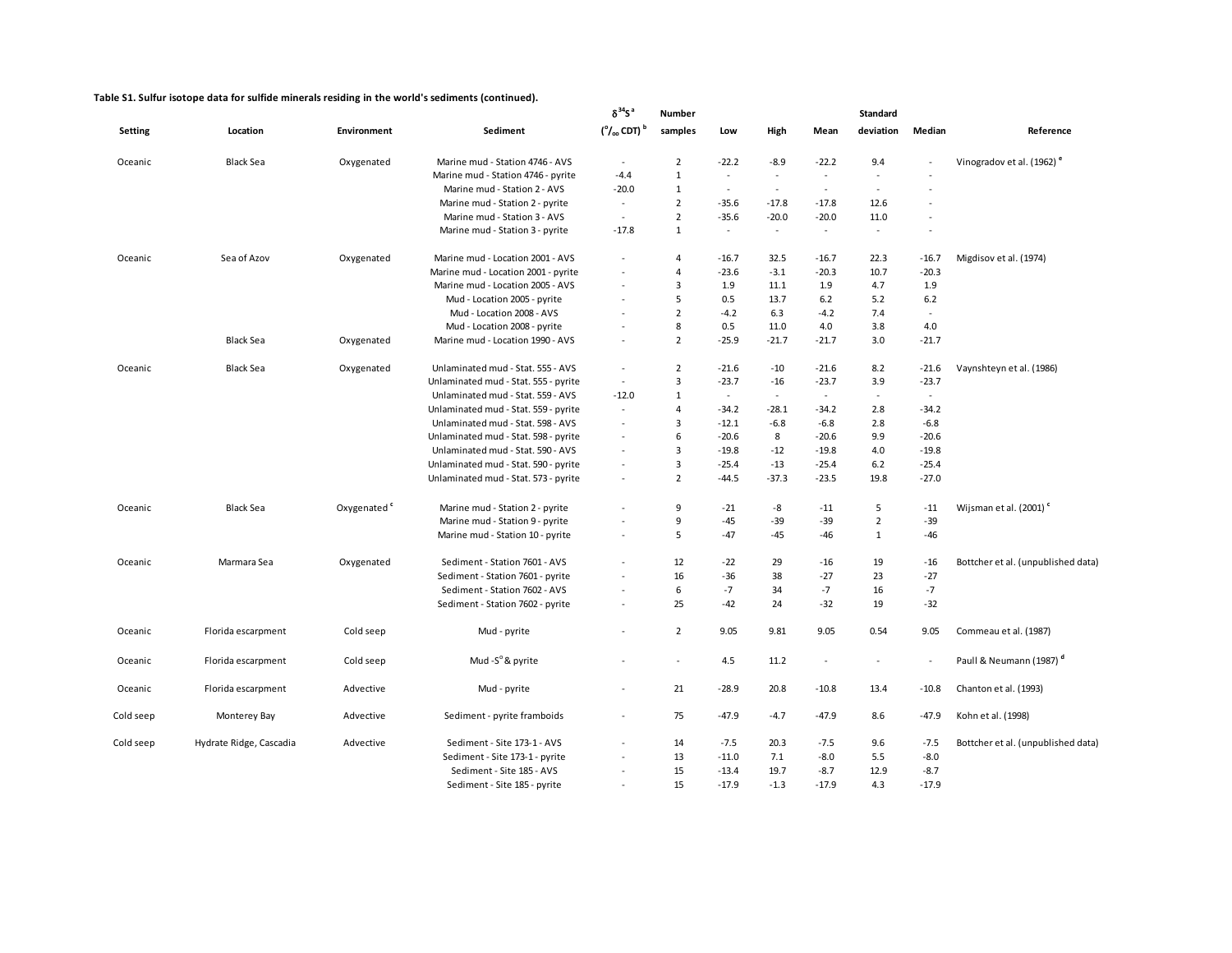|           |                           |                        |                              | $\delta^{34}S$                  | <b>Number</b> |          |          |         | <b>Standard</b> |         |                                    |  |  |  |
|-----------|---------------------------|------------------------|------------------------------|---------------------------------|---------------|----------|----------|---------|-----------------|---------|------------------------------------|--|--|--|
| Setting   | Location                  | Environment            | Sediment                     | $(^\circ/_\infty$ CDT) $^\circ$ | samples       | Low      | High     | Mean    | deviation       | Median  | Reference                          |  |  |  |
| Cold Seep | Monterey Bay              | Advective              | Sediment - VC-70 - TRIS      |                                 |               | $-19.19$ | 0.46     | $-19.2$ | 7.7             | $-19.2$ | Paull et al. (unpublished data)    |  |  |  |
|           |                           |                        | Sediment - VC-73 - TRIS      |                                 |               | $-13.97$ | 0.74     | $-14.0$ | 6.2             | $-14.0$ |                                    |  |  |  |
| Cold seep | Blake Ridge Diapir        | Advective              | Sediment - ODP 996 - TRIS    |                                 | 10            | $-34.40$ | $-10.88$ | $-11.1$ | 8.7             | $-11.1$ | Borowski et al. (unpublished data) |  |  |  |
|           |                           |                        | Sediment - PC 2 & 3 - TRIS   |                                 |               | $-23.86$ | $-10.88$ | $-23.9$ | 6.6             | $-23.9$ |                                    |  |  |  |
| Cold seep | Cascadia Margin, IODP 311 | Advective <sup>c</sup> | Site 1328B-C - Pyrite grains |                                 | 33            | $-36$    | 36       | $-36$   | 17              | $-36$   | Wang et al. (2008) <sup>c</sup>    |  |  |  |

<sup>a</sup> Sulfide mineral species include iron sulfides and pyrite but do not include elemental sulfur (S<sup>o</sup>) as a separate phase . Key for sulfur species: TS = total sulfur; AVS = acid volatile sulfur, ~FeS; TRS = total reduced sulfur; TRIS = total reduced inorganic sulfur.

**b** Significant digits of data tabulated as reported in reference.

**c** Data estimated from graph

**d** Only average of data reported in reference; values not plotted in histogram.

 $\textsuperscript{e}$  Data of Vinogradov et al. (1962) converted to standard  $\delta^{34}$ S notation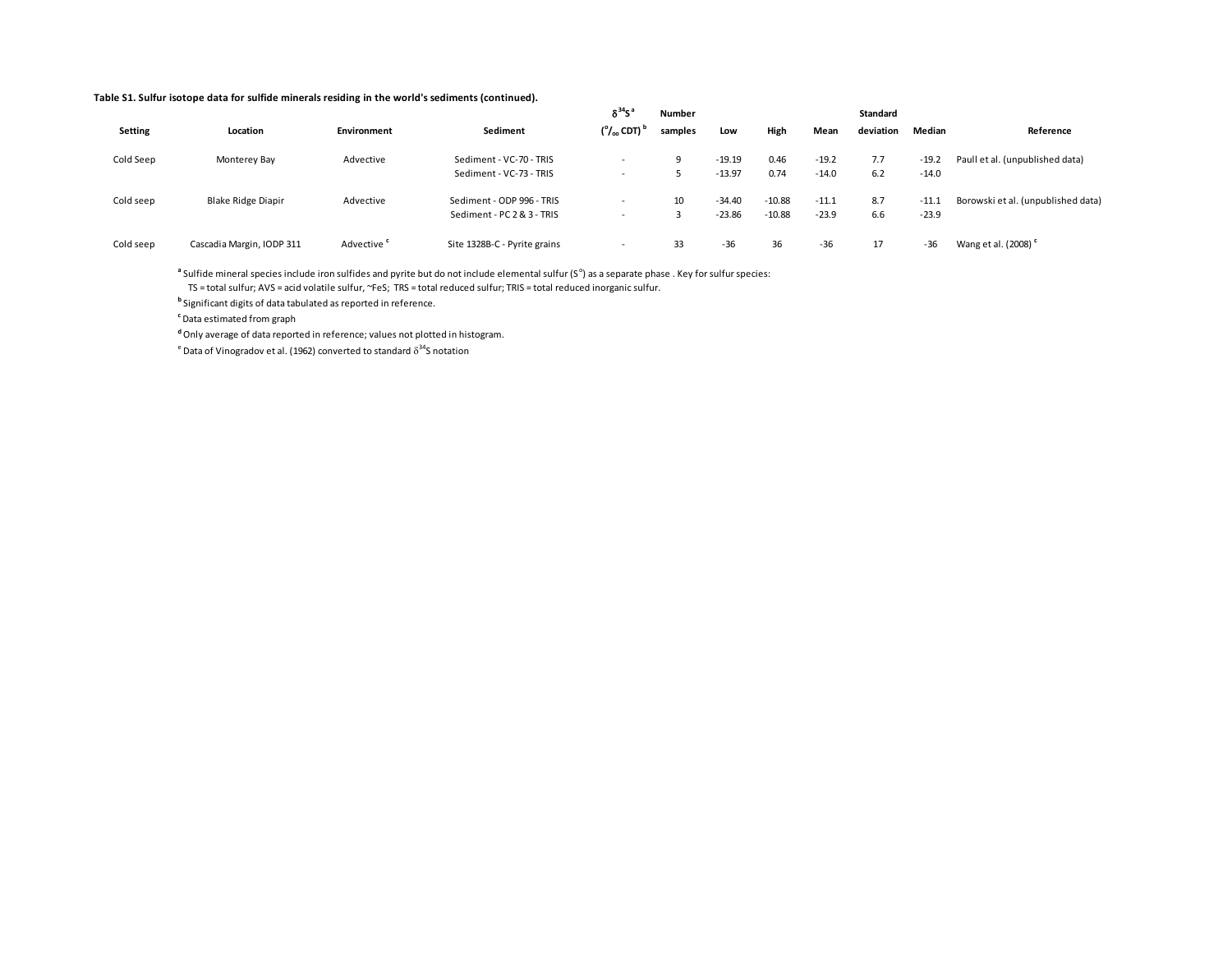## **References Cited in Table S1**

- Bauld, J., Chambers, L.A., Skyring, G.W., 1979. Primary productivity, sulfate reduction and sulfur isotope fractionation in algal mats and sediments of Hamelin Pool, Shark Bay, W.A. *Australian Journal Marine Freshwater Research*, 30, 753-764.
- Boning, P., Brumsack H.J., Bottcher, M.E., Schnetger, B., Kreite, C., Kallmeyer, J., Borchers, S.L., 2004. Geochemistry of Peruvian near-surface sediments. *Geochimica Cosmochimica Acta*, 68(21), 4429-4451.
- Bottcher, M.E., Oelschlager, B., Hopner, T., Brumsack, H.J., Rullkotter, J., 1998. Sulfate reduction related to the early diagenetic degradation of organic matter and "black spot" formation in tidal sandflats of the German Wadden Sea (southern North Sea): Stable isotope  $(^{13}C, ^{34}S, ^{18}O)$  and other geochemical results. *Organic Geochemistry* 29(5-7), 1517-1530.
- Bottcher, M.E., Lepland, A., 2000b. Biogeochemistry of sulfur in a sediment core from the westcentral Baltic Sea: Evidence from stable isotopes and pyrite textures. *Journal Marine Systems*, 25, 299-312.
- Bottcher, M.E., Hespenheide, B., Llobet-Brossa, E., Beardsley, C., Larsen, O., Schramm, A., Wieland, A., Bottcher, G., Berninger, U.G., Amann, R., 2000a. The biogeochemistry, stable isotope geochemistry, and microbial community structure of a temperate intertidal mudflat: An integrated study. *Continental Shelf Research*, 20, 1749-1769.
- Bottcher, M.E., Schale, H., Schnetger, B., Wallmann, K., Brumsack, H.J., 2000. Stable sulfur isotopes indicate net sulfate reduction in near-surface sediments of the deep Arabian Sea. *Deep-Sea Research II*, 47, 2769-2783.
- Bottcher, M.E., Rinna, J., Warning, B., Wehausen, R., Howell, M.W., Schnetger, B., Stein, R., Brumsack, H.J., Rullkotter, J., 2003. Geochemistry of sediments from the connection between the western and eastern Mediterranean Sea (Strait of Sicily, ODP Site 963). *Palaeogeography, Palaeoclimatology, Palaeoecology*, 190, 165-194.
- Bottcher, M.E., Hespenheide, B., Brumsack, H.J., Bosselmann, K., 2004a. Stable isotope biogeochemistry of the sulfur cycle in modern marine sediments: I. Seasonal dynamics in a temperate intertidal sandy surface sediment. *Isotopes Environmental Health Studies*, 40(4), 267-283.
- Bottcher, M.E., Khim, B.K., Suzuki, A., Gehre, M., Wortmann, U.G., Brumsack, H.J., 2004b. Microbial sulfate reduction in deep sediments of the Southwest Pacific (ODP Leg 181, Sites 111-9-1125): Evidence from stable sulfur isotope fractionation and pore water modeling. *Marine Geology*, 205, 249.260.
- Bottrell, S.H., Parkes, R.J., Cragg, B.A., Raiswell, R., 2000. Isotopic evidence for anoxic pyrite oxidation and stimulation of bacterial sulphate reduction in marine sediments. *J. Geological Society*, London, 157, 711-714.
- Bottrell, S.M., Mortimer, R.G., Davies, I.N., Harvey, S.M., Krom, M.D., 2009. Sulphur cycling in organic-rich marine sediments from a Scottish fjord. *Sedimentology*, 56, 1159-1173.
- Bruchert V., 1998. Early diagenesis of sulfur in estuarine sediments" The role of sedimentary humic and fulvic acids. *Geochimica Coschimica Acta*, 62(9), 1567-1586.
- Bruchert V., Pratt L.M., 1999. Stable sulfur isotopic evidence for historical changes of sulfur cycling in estuarine sediments from northern Florida. *Aquatic Geochemistry* 5, 249-268.
- Bruchert, V., Perez, M.E., Lange, C.B., 2000. Coupled primary production, benthic foraminiferal assemblage, and sulfur diagenesis in organic-rich sediments of the Benguela upwelling system. *Marine Geology*, 163, 27-40.
- Bruchert V., Knoblauch, C., Jorgensen, B.N., 2001. Controls on stable isotope fractionation during bacterial sulfate reduction in Arctic sediments. *Geochimica Coschimica Acta*, 65(5), 763-776.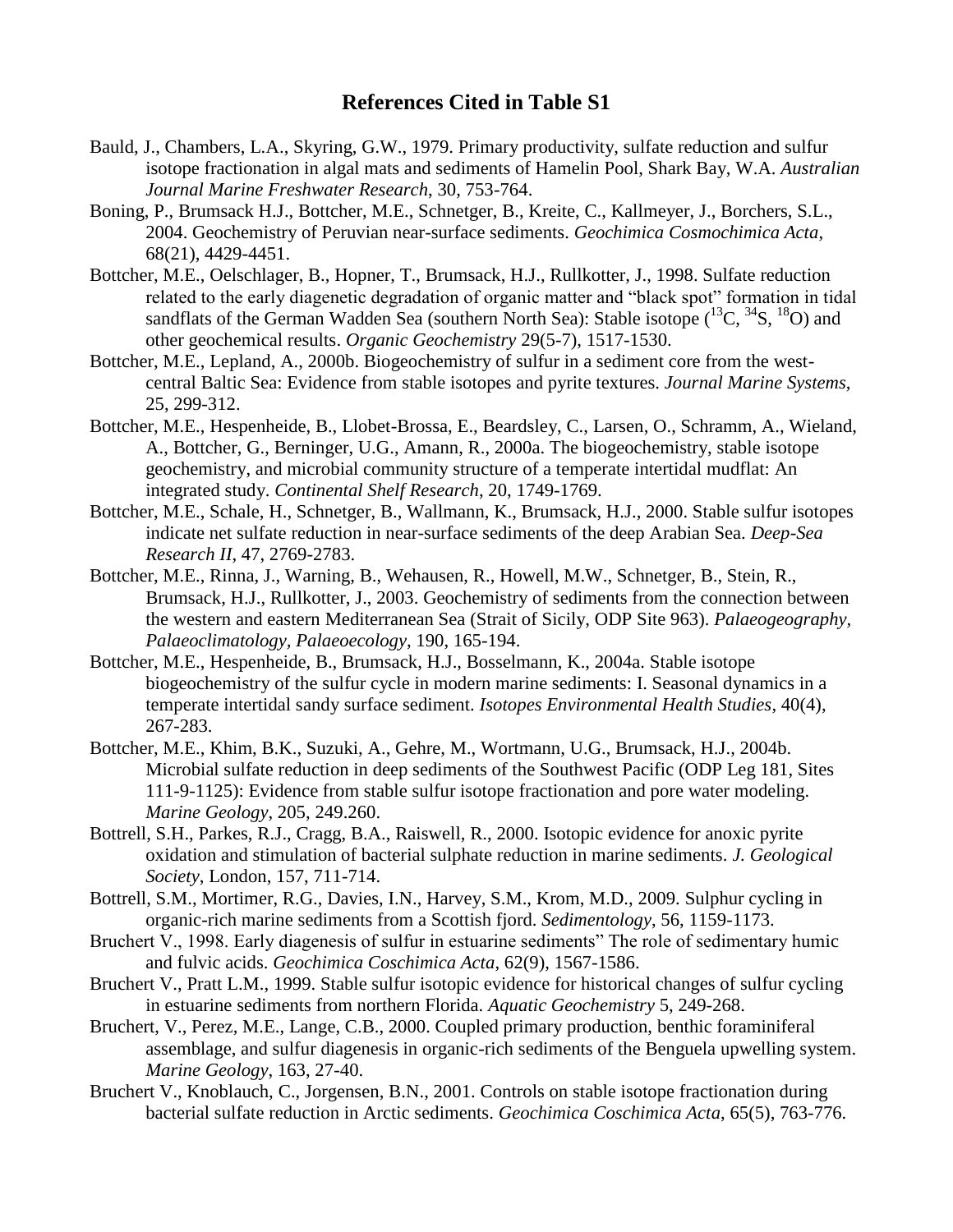- Calvert S.E., Thode H.G., Yeung D., Karlin R.E., 1996. A stable isotope study of pyrite formation in the Late Pleistocene and Holocene sediments of the Black sea. *Geochima Cosmochimica Acta*, 60(7), 1261-1270.
- Chambers, L.A., 1982. Sulfur isotope study of a modern intertidal environment, and the interpretation of ancient sulfides. *Geochima Cosmochimica Acta* , 46, 721-728.
- Chanton, J.P., 1985. Sulfur mass balance and isotopic fractionation in an anoxic marine sediment. Dissertation, University of North Carolina at Chapel Hill.
- Chanton, J.P., Martens, C.S., Goldhaber, M.B., 1987. Biogeochemical cycling in an organic-rich coastal marine basin. 8. A sulfur isotopic budget balanced by differential diffusion across the sediment-water interface. *Geochimica Cosmochimica Acta*, 51, 1201-1208.
- Chanton, J.P., Martens, C.S., Paull, C.K., Coston, J.A., 1993. Sulfur isotope and porewater geochemistry of Florida escarpment seep sediments. *Geochimica Cosmochimica Acta*, 57, 1253-1266.
- Commeau, R.F., Paull, C.K., Commeau, J.A., Poppe, L.J., 1987. Chemistry and mineralogy of pyriteenriched sediments at a passive margin sulfide brine seep: abyssal Gulf of Mexico. *Earth Planetary Science Letters*, 82, 62-74.
- Dale, A.W., Bruchert, V., Alperin, M., Regnier, P., 2009. An integrated sulfur isotope model for Namibian shelf sediments. *Geochimica Cosmochimica Acta*, 73, 1924-1944.
- Dellwig, O., Bottcher, M.E., Lipinski, M., Brumsack, H.J., 2002. Trace metals in Holocene coastal peats and their relation to pyrite formation (NW Germany). *Chemical Geology*, 182, 423-442.
- Doi, H., Kikuchi, E., Mizota, C., Satoh, N., Shikano, S., Yurlova, N., Yadrenkina, E., Zuykova, E., 2004. Carbon, nitrogen, and sulfur isotope changes and hydro-geological processes in a saline lake chain. *Hydrobiologia*, 529, 225-235.
- Frederiksen, M.S., Holmer, M., Diaz-Almela, E., Marba, N., Duarte, C.M., 2007.Sulfide invasion in the seagrass *Posidonia oceanica* at Mediterranean fish farms: Assessment using stable isotopes. *Marine Ecology Progress Series*, 345, 93-104.
- Goldhaber, M.B., Kaplan, I.R., 1974. The sulfur cycle. *In:* Goldberg, E.D. (Ed.), The Sea, Marine Chemistry, Volume 5, New York, John Wiley and Sons, p. 569-655.
- Goldhaber, M.B., Kaplan, I.R., 1980. Mechanisms of sulfur incorporation and isotope fractionation during early diagenesis in sediments of the Gulf of California. *Marine Chemistry*, 9, 95-143.
- Habicht, K.S., Canfield, D.E., 1997. Sulfur isotope fractionation during bacterial sulfate reduction in organic-rich sediments. *Geochimica Cosmochimica Acta*, 61(24) 5351-5361.
- Habicht, K.S., Canfield, D.E., 2001. Isotope fractionation by sulfate-reducing natural populations and the isotopic composition of sulfide in marine sediments, *Geology*, 29(6), 555-558.
- Hartmann, M., Nielsen, H., 1969.  $\delta^{34}$ S-Werte in rezenten meeressedimenten und ihre deutung am beispiel einiger sedimentprofile aus der westlichen Ostee. *Geol. Rundschau*, 58, 621-655.
- Henneke, E., Luther, G.W., de Lange G.J., Hoefs, J., 1997. Sulphur speciation in anoxic hypersaline sediments from the eastern Mediterranean Sea. *Geochimica Cosmochimica Acta*, 61(2), 307- 321.
- Hurtgen, M.T., Lyons, T.W., Ingall, E.D., Cruse, A.M., 1999. Anomalous enrichments of iron monosulfide in euxinic marine sediments and the role of  $H<sub>2</sub>S$  in iron sulfide transformations: Examples from Effingham Inlet, Orca Basin, and the Black Sea. *American Journal Science*, 299, 556-588.
- Jorgensen, B.B., Bottcher, M.E., Luschen, H., Neretin, L.N., Volkov, I.I., 2004. Anaerobic methane oxidation and a deep  $H_2S$  sink generate isotopically heavy sulfides in Black Sea sediments. *Geochimica Cosmochimica Acta*, 68(9), 2095-2118.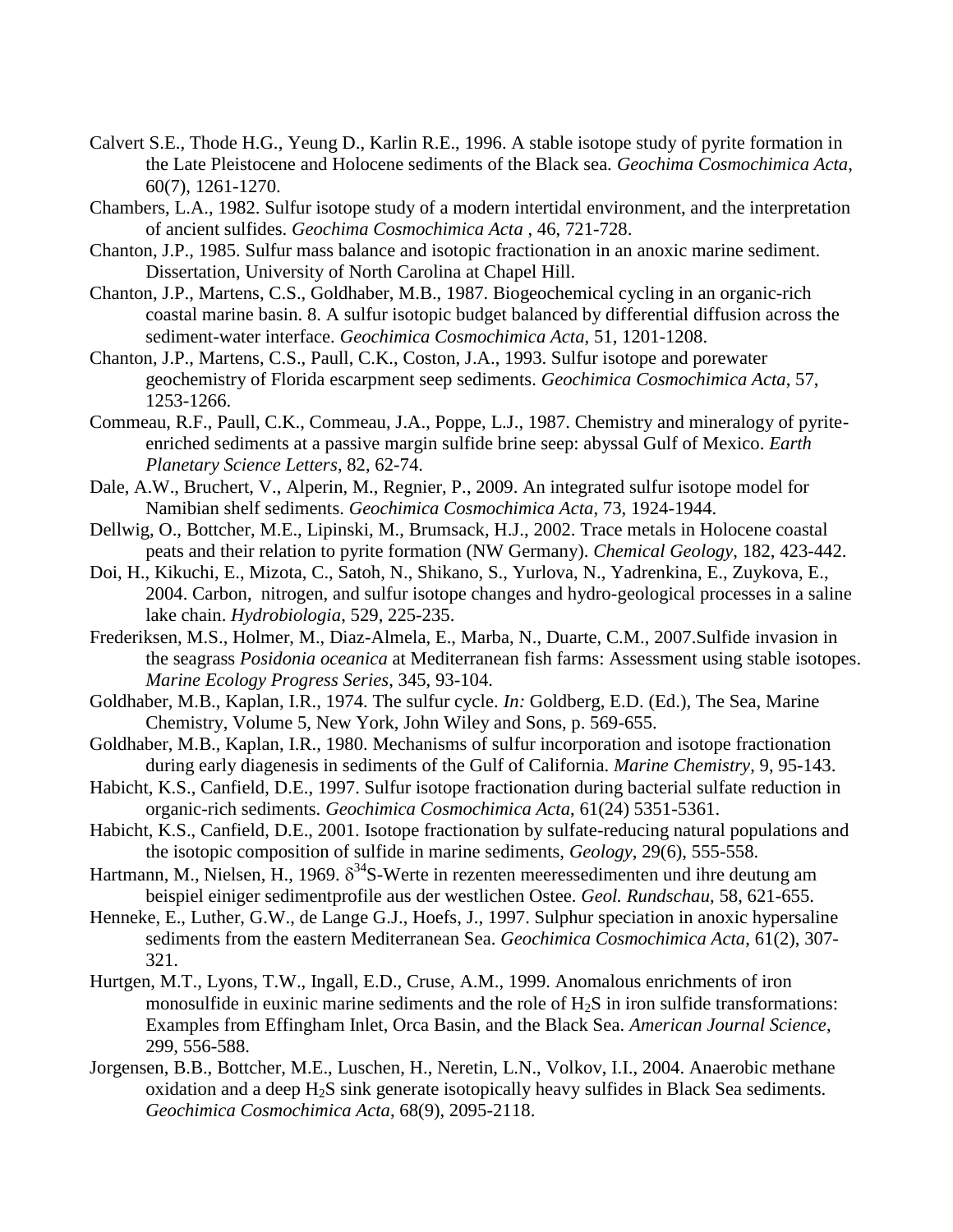- Kaplan, I.R., Emery, K.O., Rittenberg, S.C., 1963. The distribution and isotopic abundance of sulphur in recent marine sediments off southern California. *Geochimica Cosmochimica Acta*, 27, 297- 331.
- Kohn M.J., Riciputi L.R., Stakes D., Orange D.L., 1998. Sulfur isotope variability in biogenic pyrite: reflections of heterogeneous bacterial colonization? *American Mineralogist* 83, 1454-1468.
- Krouse, H.R., Brown, H.M., Farquharson, R.B., 1977. Sulfur isotopic composition in DSDP Leg 36 cores. In Armento, F., Melson, W.G., et al., *Initial Reports Deep Sea Drilling Project*, Volume 37, Washington, U.S. Government Printing Office, p. 621-623.
- Lei, L., Volkov, I.I., Strizhov, V.P., 1996. Sulfur compounds in water and sediments in sea and river water mixing zones. *Oceanology*, 35(5), 623-629.
- Lein, A.Y., Kudryavtseva, A., Matrosov, A.G., Zyakun, A.M., 1976. Isotopic composition of sulfur compounds in sediments of the Pacific. (In Russian) In: Volkov, I.I. (Ed.), *Biogeochemistry of Diagenesis of Ocean Sediments*, Moscow, Nauke, pp 179-185.
- Lyons, T.W., 1997. Sulfur isotopic trends and pathways of iron sulfide formation in upper Holocene sediments of the anoxic Black Sea. *Geochimica Cosmochimica Acta*, 61(16), 3367-3382.
- Lyons, T.W., Murray, R.W., Pearson, D.G., 2000. A comparative study of diagenetic pathways in sediments of the Caribbean Sea: Highlights from pore-water results. In: Leckie, R.M., Sigurdson, H., Acton, G.D., Draper, G., *Proceedings Ocean Drilling Program, Scientific Results*, 165, 287-298.
- Mayer, B., Schwark, L., 1999. A 15,000 year stable isotope record from sediments of Lake Steisslingen, Southwest Germany. *Chemical Geology*, 161, 315-337.
- Middleberg, J.J., 1991. Organic carbon, sulphur, and iron in recent semi-euxinic sediments of Kau Bay, Indonesia. *Geochimica Cosmochimica Acta*, 55, 815-828.
- Migdisov, A.A., Cherkovskiy, S.L., Grinenko, A.A., 1974. The effects of formation conditions on the sulfur isotopes of aquatic sediments. *Geochemistry International*, 11, 1028-1047.
- Migdisov, A.A., Belyi, V.M., Barskaja, N.V., Grinenko, V.A., 1983. The concentration and isotope composition of sulfur from the Galapagos Mounds area sediments, Leg 70, Deep Sea Drilling Project. In: Honnorez, J., Von Herzen, R.P., et al., *Initial Reports Deep Sea Drilling Project*, Volume 70, Washington, U.S. Government Printing Office, 333-341.
- Muramoto, J.A., Honjo, S., Fry, B., Hay, B.J., Howarth, R.W., Cisne, J.L., 1991. Sulfur, iron and organic carbon fluxes in the Black sea: sulfur isotopic evidence for the origin of sulfur fluxes. *Deep-Sea Research*, 38, Supplement 2, S1151-S1187.
- Nakai, N., Jensen, M.L., 1964. The kinetic isotope effect in the bacterial reduction and oxidation of sulfur. *Geochimica Cosmochimica Acta*, 28, 1893-1912.
- Neretin, L.N., Bottcher, M.E., Jorgensen, B.B., Volkov, I.I., Luschen, H., Hilgenfeldt, K., 2004. Pyritization processes and greigite formation in the advancing sulfidization front in the Upper Pleistocene sediments of the Black Sea. *Geochimica Cosmochimica Acta*, 68(9), 2081-2093.
- Nriagu, J.O., Coker, R.D., 1983. Sulphur in sediments chronicles past changes in lake acidification. *Nature*, 303, 692-694.
- Passier H.F., Middleburg, J.J., van Os, B.J.H., de Lange G.J., 1996. Diagenetic pyritisation under eastern Mediterranean sapropels caused by downward sulfide diffusion. *Geochimica Cosmoschimica Acta*, 60(5):751-763.
- Passier H.F., Middleburg J.J., de Lange G.J., Bottcher, M.E., 1997. Pyrite contents, microtextures, and sulfur isotopes in relation to formation of the youngest eastern Mediterranean sapropel. *Geology* 25(6), 519-522.
- Passier H.F., Bottcher, M.E., de Lange G.J., 1999a. Sulphur enrichment in organic matter of eastern Mediterranean sapropels: A study of sulphur isotope portioning. *Aquatic Geochemistry*, 5, 99- 118.